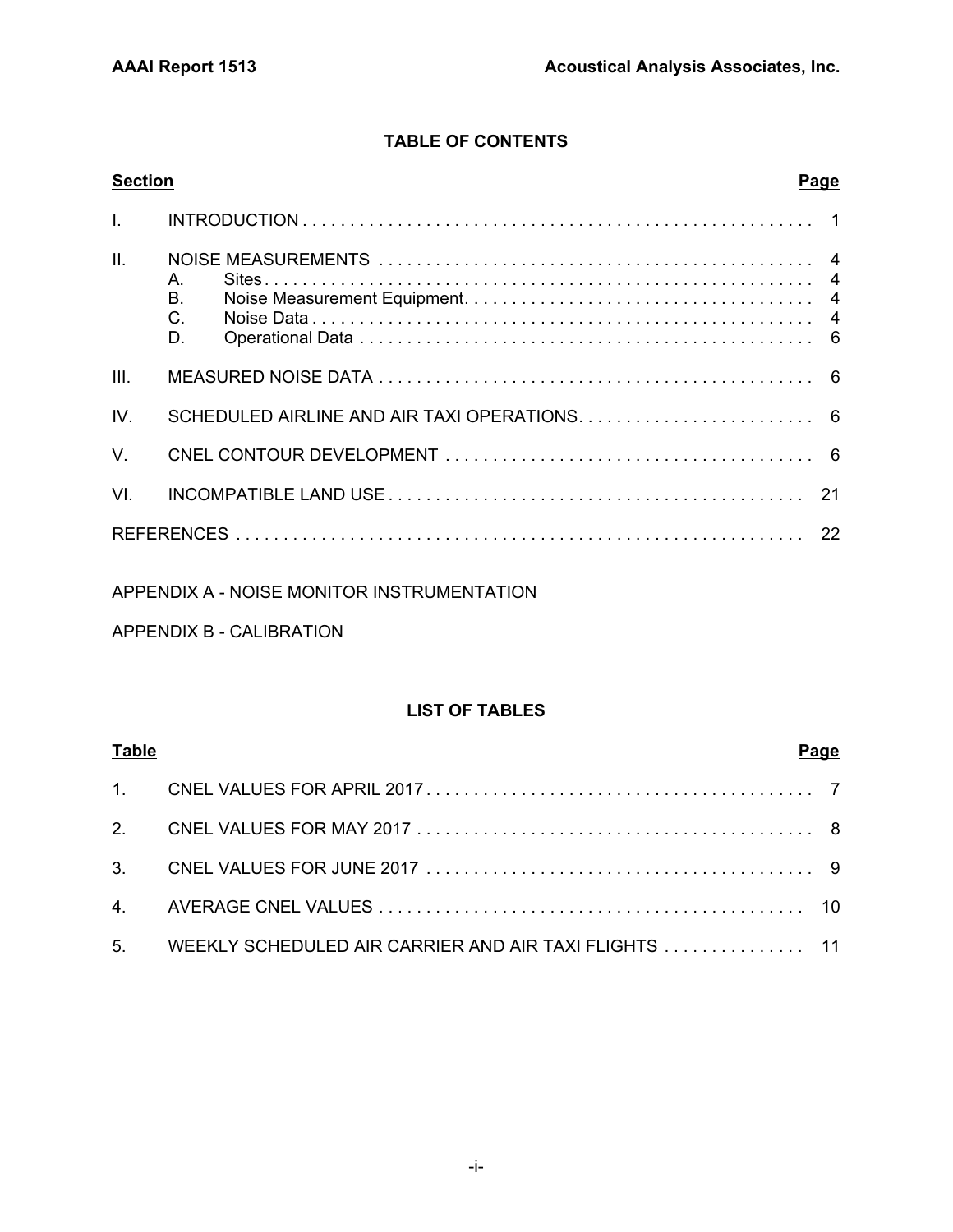# **LIST OF FIGURES**

| <b>Figure</b>  |                                                           |  |
|----------------|-----------------------------------------------------------|--|
|                | 1. CNEL 70 CONTOUR FOR HOLLYWOOD BURBANK AIRPORT - SECOND |  |
| 2 <sub>1</sub> | CNEL 65 CONTOUR FOR HOLLYWOOD BURBANK AIRPORT - SECOND    |  |
|                |                                                           |  |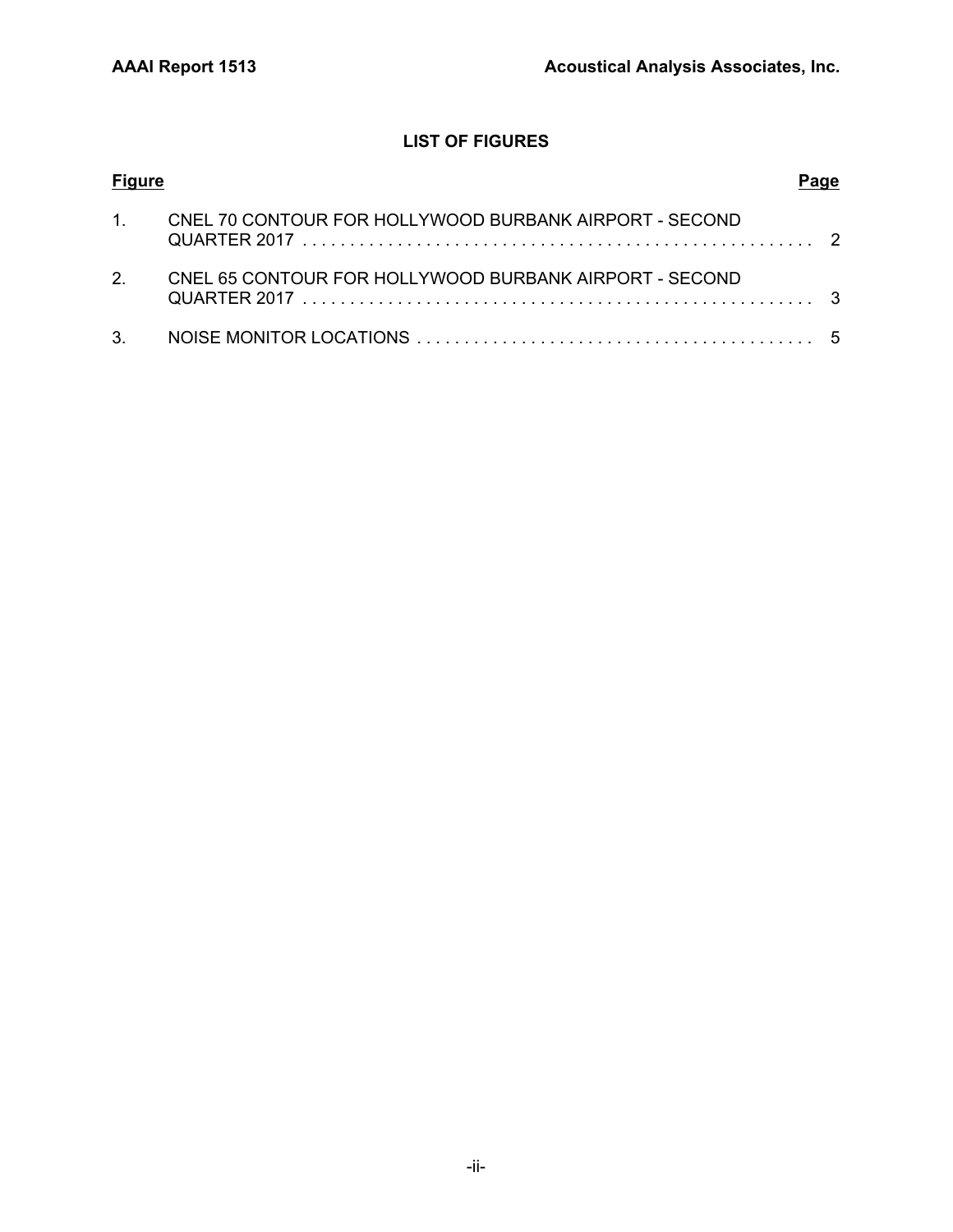# **QUARTERLY NOISE MONITORING AT HOLLYWOOD BURBANK AIRPORT SECOND QUARTER 2017**

# **I. INTRODUCTION**

In compliance with the California Noise Standards (Reference 1) and the current variance from certain provisions of the Standards (Reference 2), the operator of the Hollywood Burbank Airport is required to perform noise monitoring in the vicinity of the airport for the purpose of establishing a noise impact boundary. The Noise Standards currently specify a community noise equivalent level (CNEL) of 65 dB for the noise impact boundary<sup>1</sup>. The airport is required to provide, each quarter, an updated annual noise impact contour based on measurement data over the four preceding quarters.

A permanent noise monitoring system became operational in April 1980 and, with brief interruption for system expansion, maintenance, and program changes, has been operational since that time. Of the original nine noise monitor sites, eight have remained unchanged since 1980. The monitor at site 8 was removed in 1997 and replaced by a monitor at site 18. Two sites were added east of the airport in late 1980. Four sites were added south of the airport in January 1986 in response to the requirement to determine the 65 dB contour. Three more locations were added in February 1997. Two of these, identified as 16 and 17, are south of the airport, and one, 18, is to the west. These locations were added to permit monitoring closer to the 65 dB contour. The noise monitoring computer at the airport was replaced in August 1995.

The Hollywood Burbank Airport Noise Monitoring System was modernized and augmented in late December 2012 by replacing the noise and flight track matching software, the noise monitoring hardware, and by adding sites 19, 20, 21, and 22 to allow closer monitoring to the current 65 dB CNEL contour. The old site 17 was removed as redundant with site 15, so the updated noise monitoring system contains 20 permanent microphone locations.

This report describes the data acquired by the monitoring system during the second quarter of 2017. Noise impact boundaries for 65 dB and 70 dB are shown based on these measurements and measurements obtained during the third and fourth quarter 2016 and 1st quarter 2017

 <sup>1</sup> Prior to January 1, 1986, a CNEL of 70 dB defined the noise impact boundary.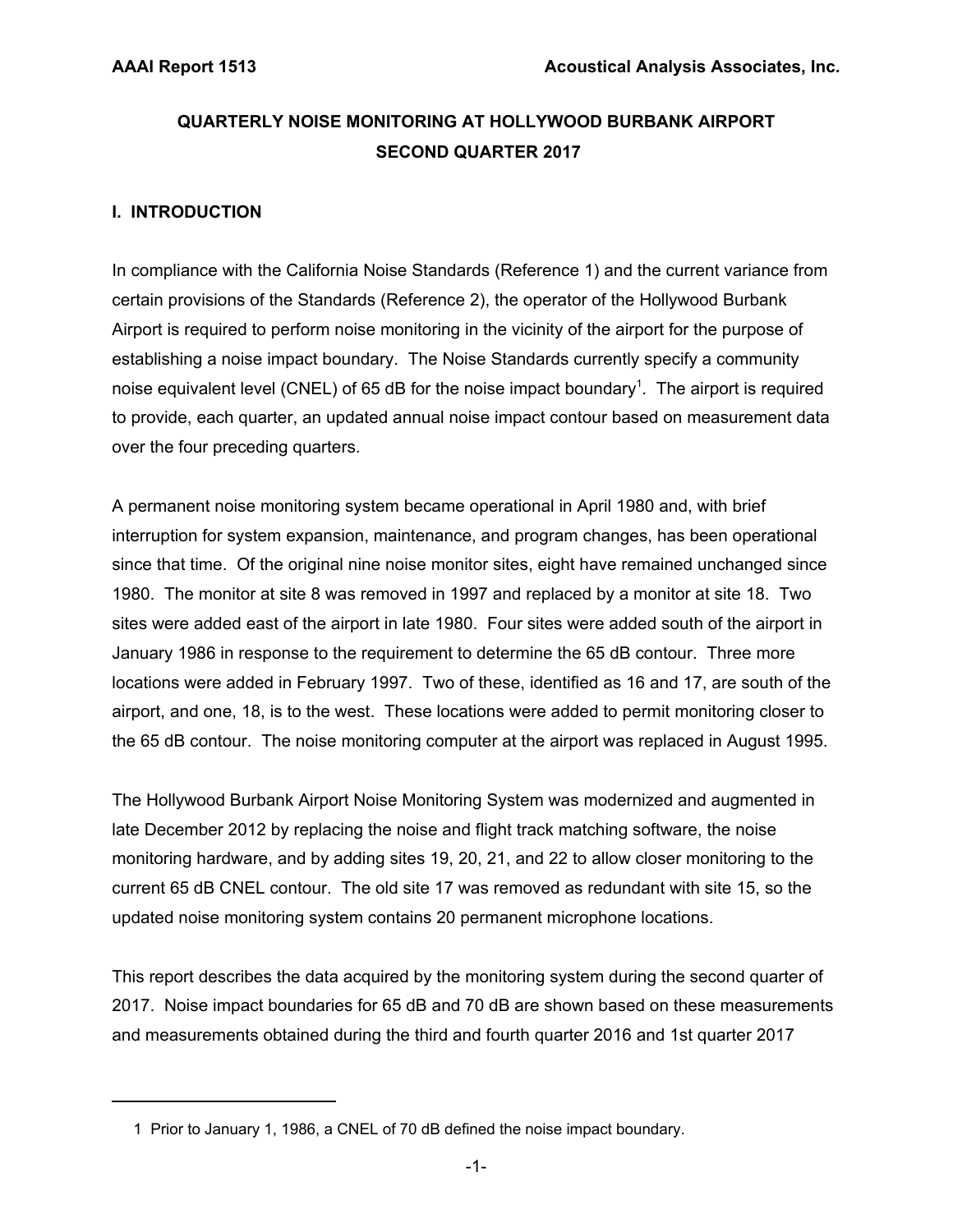reported in References 3, 4 and 5. Figure 1 shows the 70 dB contour and Figure 2 shows the 65 dB contour, based on the measured noise data.

# **II. NOISE MEASUREMENTS**

# **A. Sites**

Aircraft noise levels were monitored at 15 locations prior to February, 1997. Two sites were added in February 1997, and equipment at one site west of the airport was moved to a new location. In July 2003, the monitor station at site 9 was moved 105 feet further west to accommodate new construction at the Fire Station. In December 2012, four new monitor sites were added and one existing site removed as redundant, leaving a total of twenty noise monitoring locations. The noise monitor sites are shown in Figure 3.

# **B. Noise Measurement Equipment**

Each of the microphone locations uses an identical set of equipment connected to a central control unit. The noise level at each site is stored locally and transmitted by broad band connection to the central site once per 24-hour period. The automated noise and flight track monitoring software processes the data to produce (among other measures) the CNEL at each site. Appendix A provides a brief description of the system.

# **C. Noise Data**

During this quarter, there were occasional power interruptions and monitor equipment failures, causing some loss of data. Tables 1, 2, and 3 show the aircraft CNEL measured at each monitoring site for each day of the quarter. The dashed lines indicate days for which a monitor was operating for less than 94% of the time. The data for these days was excluded from the averages.

-4-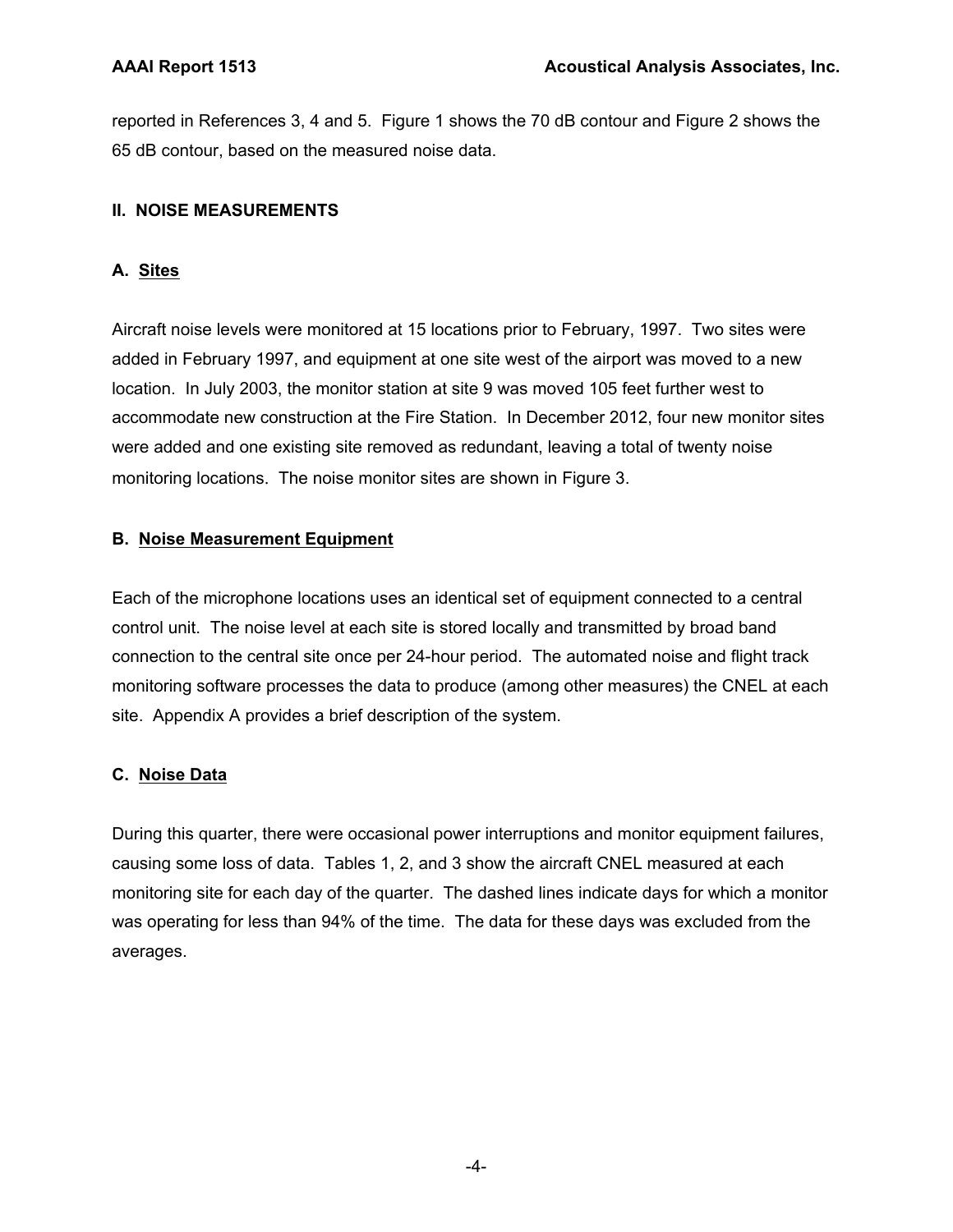# **D. Operational Data**

Departure and arrival schedules are provided by the airlines. In addition, operations of air carrier, general aviation and rotary-wing aircraft are determined from the airport's computerized flight tracking system.

# **III. MEASURED NOISE DATA**

Daily CNEL values for the noise monitoring system are listed in Tables 1, 2, and 3. Table 4 lists the average values for each quarter together with the annual average.

# **IV. SCHEDULED AIRLINE AND AIR TAXI OPERATIONS**

The scheduled air carrier and commuter operations for the quarter are shown in Table 5.

# **V. CNEL CONTOUR DEVELOPMENT**

The contours shown in Figures 1 and 2 are based upon computer-generated "master" contours which are adjusted to reflect the monitoring data. Beginning with the second quarter 2009, noise contours are developed using the master contours produced by Version 7.0 of the Integrated Noise Model (INM), a sophisticated aircraft noise modeling program developed for the Federal Aviation Administration. Inputs to the program consist of aircraft types and performance data, flight paths, numbers of operations, and day/evening/night distribution of flights. The program calculates CNEL values at equally spaced grid points and produces CNEL contour lines at 1 dB intervals. The annual average CNEL values at each site were marked at the appropriate locations on the contour map and the locations of the 65 and 70 dB CNEL contours were determined in the vicinity of each measuring point. These points were then joined following the general shape of the computed contours.

The master contours used in developing the contours for this quarter are based on operations for the 12-month period from January 1, 2014 through December 31, 2014. These replaced the previous master set of CNEL Contours which were based on operations for the 12-month period from July 2008 through June 2009.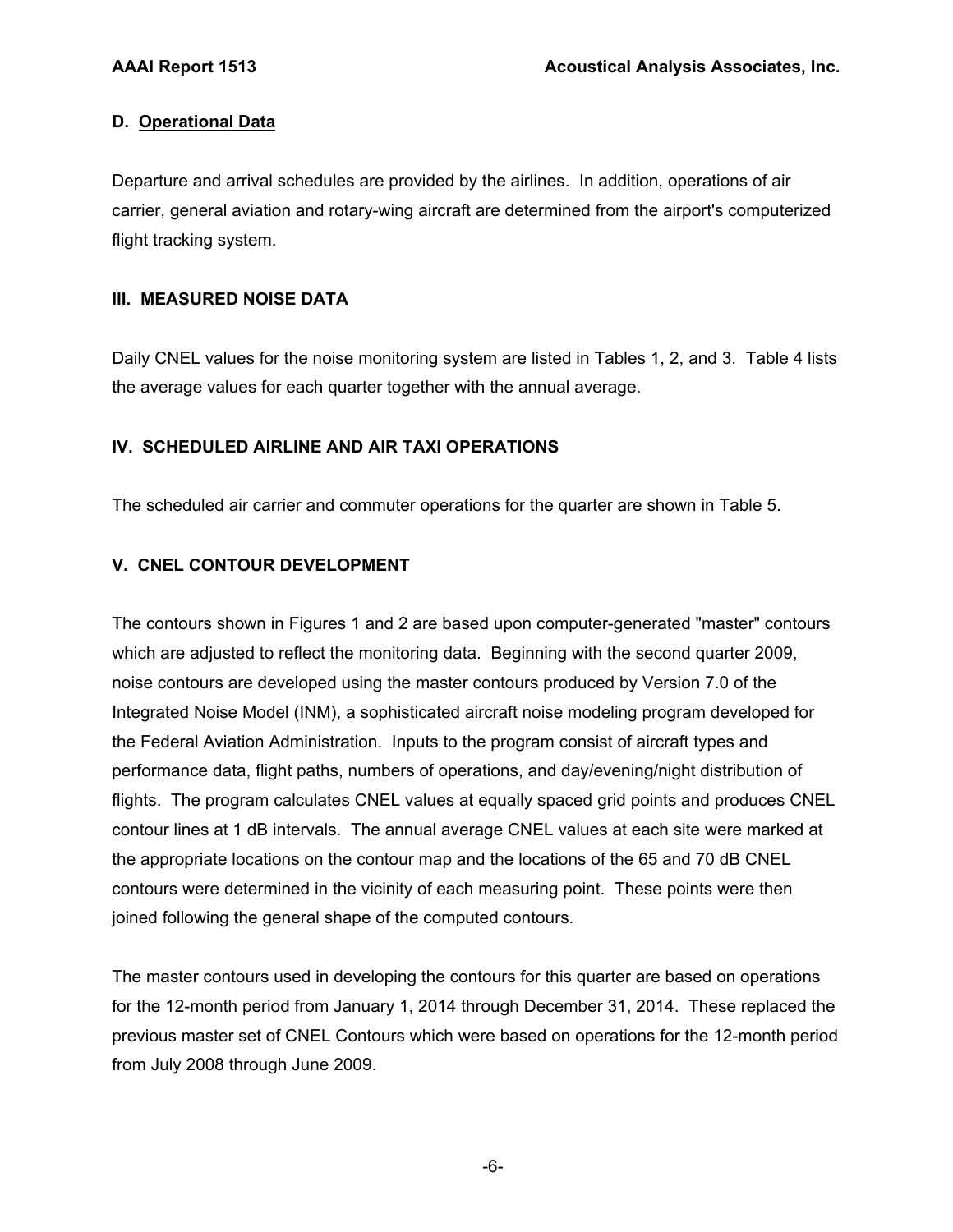# TABLE 1. CNEL VALUES FOR APRIL 2017

# RMS NUMBER

| Date                                                                                                         | 2 | 3 | 4 | 5 | 6 | $\mathbf{7}$ | 9 | 10 | 11 | 12 <sup>1</sup> | 13 | 14 | 15 | 16 | 18 | 19 | -20 | 21                  | 22                  |
|--------------------------------------------------------------------------------------------------------------|---|---|---|---|---|--------------|---|----|----|-----------------|----|----|----|----|----|----|-----|---------------------|---------------------|
|                                                                                                              |   |   |   |   |   |              |   |    |    |                 |    |    |    |    |    |    |     |                     |                     |
| 04/01/17 60.1 57.7 59.0 56.0 53.7 49.7 57.2 58.8 46.4 44.5 52.3 57.3 54.9 58.5 59.8 58.8 61.4 63.7 65.4 61.9 |   |   |   |   |   |              |   |    |    |                 |    |    |    |    |    |    |     |                     |                     |
| 04/02/17 61.0 58.5 59.4 55.0 55.5 48.3 55.6 61.9 51.1 48.3 52.9 57.7 55.7 59.3 60.2 63.1 62.3 64.1 65.5 59.3 |   |   |   |   |   |              |   |    |    |                 |    |    |    |    |    |    |     |                     |                     |
| 04/03/17 62.6 59.5 61.9 54.6 59.1 51.5 55.4 62.1 56.8 50.2 53.7 59.6 57.0 60.7 62.4 61.3 63.3 65.2 67.0 61.9 |   |   |   |   |   |              |   |    |    |                 |    |    |    |    |    |    |     |                     |                     |
| 04/04/17 62.2 59.6 60.3 52.5 55.3 56.7 56.8 61.6 53.7 53.5 53.8 59.2 56.7 60.2 61.2 61.8 63.1 65.4 66.6 63.2 |   |   |   |   |   |              |   |    |    |                 |    |    |    |    |    |    |     |                     |                     |
| 04/05/17 61.8 59.1 59.8 53.8 56.0 51.8 55.4 62.1 55.5 54.8 55.3 59.1 56.3 59.6 60.8 62.1 62.6 64.7 66.1 60.7 |   |   |   |   |   |              |   |    |    |                 |    |    |    |    |    |    |     |                     |                     |
| 04/06/17 64.8 60.8 61.3 58.0 56.5 49.1 57.4 63.3 52.2 50.4 56.6 60.4 57.4 61.6 62.0 62.9 64.2 66.7 67.8 59.0 |   |   |   |   |   |              |   |    |    |                 |    |    |    |    |    |    |     |                     |                     |
| 04/07/17 62.1 59.3 59.8 55.2 57.7 45.3 52.2 63.6 52.5 48.5 54.2 58.8 56.1 59.7 61.4 62.7 62.6 64.7 66.6 57.1 |   |   |   |   |   |              |   |    |    |                 |    |    |    |    |    |    |     |                     |                     |
| 04/08/17 60.5 58.1 59.3 55.4 60.0 59.3 58.2 58.7 50.5 47.5 51.6 56.1 56.0 58.2 62.1 58.1 63.3 64.0 65.6 62.0 |   |   |   |   |   |              |   |    |    |                 |    |    |    |    |    |    |     |                     |                     |
| 04/09/17 60.8 58.5 59.5 52.0 53.9 46.5 53.4 60.6 50.8 47.6 52.4 57.2 55.6 59.2 60.5 60.0 62.2 63.9 65.7 57.9 |   |   |   |   |   |              |   |    |    |                 |    |    |    |    |    |    |     |                     |                     |
| 04/10/17 61.8 59.7 60.9 54.5 56.5 45.6 52.5 61.0 51.3 50.2 54.4 58.2 57.2 59.8 61.7 60.5 63.1 65.3 66.7 57.7 |   |   |   |   |   |              |   |    |    |                 |    |    |    |    |    |    |     |                     |                     |
| 04/11/17 62.0 59.7 59.6 54.4 55.0 53.4 55.7 61.9 54.0 52.9 55.0 59.4 56.4 59.5 60.7 60.9 63.2 64.6 66.2 61.0 |   |   |   |   |   |              |   |    |    |                 |    |    |    |    |    |    |     |                     |                     |
| 04/12/17 62.7 60.7 61.5 53.2 55.8 54.7 57.7 62.5 53.8 53.1 54.4 58.9 58.1 60.4 62.7 ----                     |   |   |   |   |   |              |   |    |    |                 |    |    |    |    |    |    |     | 63.5 65.9 67.4 63.0 |                     |
| 04/13/17 62.4 60.5 61.6 52.2 56.7 51.3 56.9 63.0 52.7 55.9 54.3 59.6 57.9 60.8 62.5 ----                     |   |   |   |   |   |              |   |    |    |                 |    |    |    |    |    |    |     |                     | 63.6 66.1 67.4 61.2 |
| 04/14/17 62.2 59.8 60.4 54.7 55.2 55.2 58.3 61.7 49.7 51.4 53.1 59.0 56.6 59.9 61.6 ----                     |   |   |   |   |   |              |   |    |    |                 |    |    |    |    |    |    |     |                     | 62.7 65.2 66.4 64.0 |
| 04/15/17 60.0 56.5 57.2 53.8 54.6 50.8 52.4 58.6 48.5 50.6 51.0 57.4 53.6 57.8 58.1 ----                     |   |   |   |   |   |              |   |    |    |                 |    |    |    |    |    |    |     | 60.3 62.2 63.8 57.5 |                     |
| 04/16/17 61.1 58.1 58.6 53.6 55.4 51.2 54.9 60.0 50.5 51.5 52.8 57.6 55.3 58.9 60.3 ----                     |   |   |   |   |   |              |   |    |    |                 |    |    |    |    |    |    |     | 61.9 63.6 65.5 61.0 |                     |
| 04/17/17 62.5 60.8 61.8 52.2 54.7 48.1 52.1 62.4 53.3 52.1 53.5 58.6 58.4 60.8 62.9 ----                     |   |   |   |   |   |              |   |    |    |                 |    |    |    |    |    |    |     |                     | 63.9 66.3 67.8 56.8 |
| 04/18/17 63.0 60.2 61.0 56.9 56.9 59.7 52.7 62.9 53.9 55.1 54.3 59.7 57.6 60.9 62.0 ----                     |   |   |   |   |   |              |   |    |    |                 |    |    |    |    |    |    |     | 63.9 65.6 67.4 65.1 |                     |
| 04/19/17 63.7 60.7 61.9 59.0 56.3 50.3 56.3 62.5 52.4 50.0 55.9 59.5 58.1 61.7 66.6 ----                     |   |   |   |   |   |              |   |    |    |                 |    |    |    |    |    |    |     | 64.6 67.3 68.8 61.2 |                     |
| 04/20/17 62.3 58.5 60.5 60.9 62.2 62.4 60.2 60.5 51.8 54.1 56.6 57.0 57.7 57.8 65.0 ----                     |   |   |   |   |   |              |   |    |    |                 |    |    |    |    |    |    |     | 61.7 65.5 66.8 65.5 |                     |
| 04/21/17 61.6 58.7 60.3 57.0 58.2 53.3 55.2 61.3 52.3 53.7 53.1 56.8 56.7 59.5 61.4 59.1 62.7 64.8 66.7 60.5 |   |   |   |   |   |              |   |    |    |                 |    |    |    |    |    |    |     |                     |                     |
| 04/22/17 59.7 53.4 56.5 50.8 51.8 49.5 51.9 58.2 51.2 50.7 52.6 56.7 53.2 57.7 58.2 57.7 59.9 62.0 63.9 56.1 |   |   |   |   |   |              |   |    |    |                 |    |    |    |    |    |    |     |                     |                     |
| 04/23/17 61.7 58.4 59.2 58.3 56.6 54.5 60.3 60.8 49.1 48.6 54.3 58.9 55.5 60.3 59.9 60.2 62.9 63.8 66.0 65.9 |   |   |   |   |   |              |   |    |    |                 |    |    |    |    |    |    |     |                     |                     |
| 04/24/17 62.5 60.0 61.1 58.4 58.1 58.3 59.1 62.2 54.8 57.0 54.1 59.3 57.4 60.9 61.8 62.0 63.7 65.4 67.1 63.6 |   |   |   |   |   |              |   |    |    |                 |    |    |    |    |    |    |     |                     |                     |
| 04/25/17 58.6 55.8 55.3 60.6 61.6 63.2 59.5 57.5 47.3 53.2 50.1 52.1 55.6 42.2 63.4 59.4 51.7 61.2 62.1 64.9 |   |   |   |   |   |              |   |    |    |                 |    |    |    |    |    |    |     |                     |                     |
| 04/26/17 61.7 60.2 61.4 63.1 63.5 64.1 59.4 59.1 56.2 53.4 54.1 54.1 59.3 56.6 65.0 58.4 60.7 65.7 66.6 65.9 |   |   |   |   |   |              |   |    |    |                 |    |    |    |    |    |    |     |                     |                     |
| 04/27/17 60.9 58.4 60.6 62.3 63.1 63.9 59.6 59.4 52.9 55.0 52.0 55.3 58.7 57.5 66.6 59.4 60.4 65.2 66.1 65.5 |   |   |   |   |   |              |   |    |    |                 |    |    |    |    |    |    |     |                     |                     |
| 04/28/17 61.2 54.3 56.6 63.6 64.4 64.9 61.0 54.2 50.8 55.4 48.1 48.8 55.5 48.7 64.7 56.8 53.7 62.9 63.8 67.5 |   |   |   |   |   |              |   |    |    |                 |    |    |    |    |    |    |     |                     |                     |
| 04/29/17 57.2 49.7 52.8 57.1 57.2 57.4 54.4 54.7 44.6 45.9 47.3 54.0 51.4 55.7 57.6 54.8 54.4 59.1 60.1 62.1 |   |   |   |   |   |              |   |    |    |                 |    |    |    |    |    |    |     |                     |                     |
| 04/30/17 60.6 58.3 59.3 54.5 56.0 53.9 57.4 58.0 49.5 48.2 52.1 57.0 55.5 59.1 60.3 57.9 62.2 64.1 65.9 63.4 |   |   |   |   |   |              |   |    |    |                 |    |    |    |    |    |    |     |                     |                     |

AVERAGE 61.7 58.9 60.0 57.6 58.5 57.9 57.1 61.0 52.5 52.4 53.6 58.0 56.7 59.3 62.4 60.4 62.3 64.8 66.2 62.7 NO. DAYS 30 30 30 30 30 30 30 30 30 30 30 30 30 30 30 21 30 30 30 30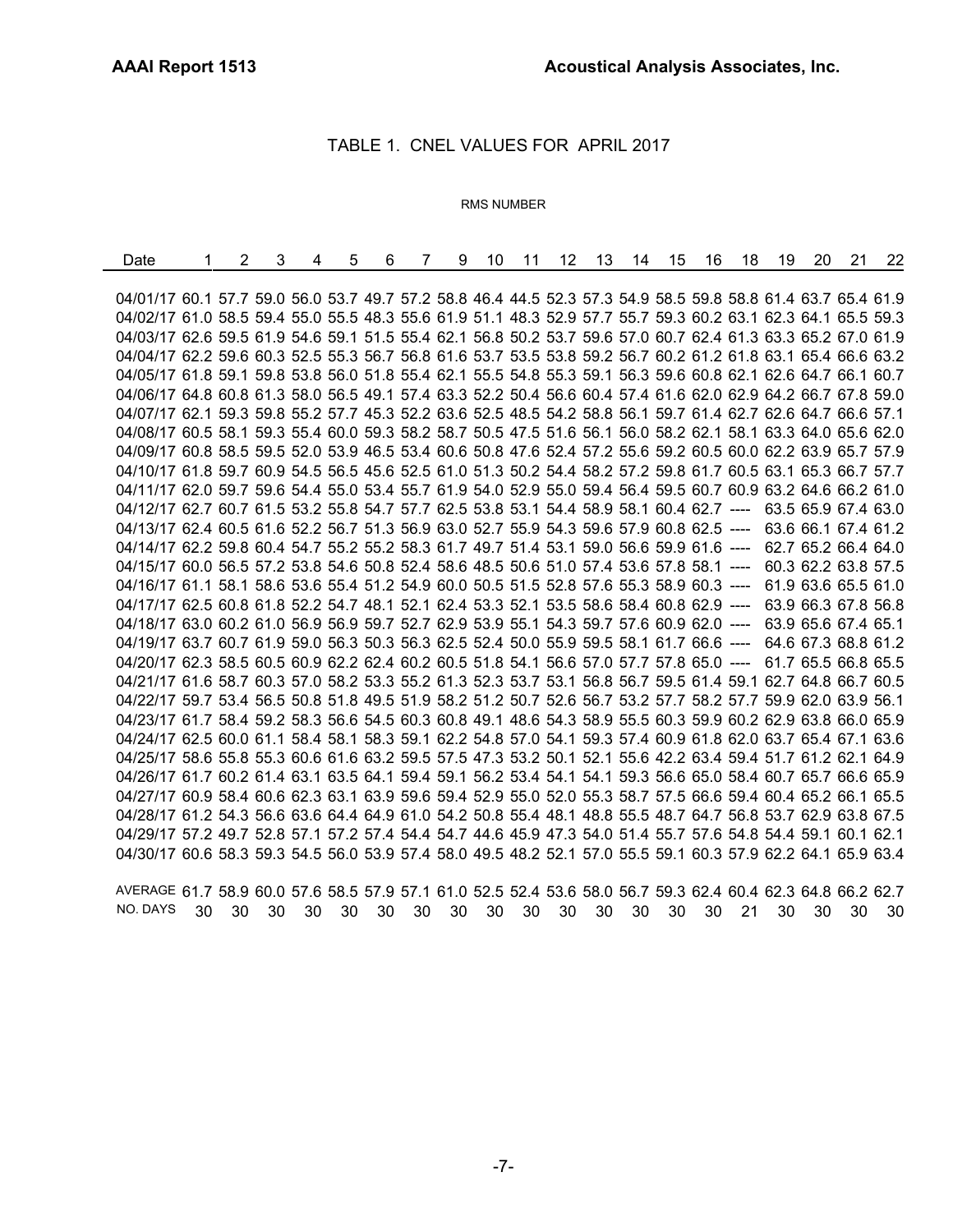# TABLE 2. CNEL VALUES FOR MAY 2017

## RMS NUMBER

Date 1 2 3 4 5 6 7 9 10 11 12 13 14 15 16 18 19 20 21 22 05/01/17 62.3 60.7 60.3 59.6 58.9 56.0 59.5 59.8 54.9 48.7 58.2 58.2 57.2 61.6 65.8 62.8 65.3 69.7 70.6 61.3 05/02/17 63.4 60.1 60.8 58.3 56.7 53.8 60.0 59.9 54.2 55.0 52.8 59.2 58.1 61.1 62.6 62.9 64.0 65.9 67.5 57.8 05/03/17 63.3 59.6 60.5 58.5 55.4 53.5 59.2 62.1 52.3 51.9 51.8 59.4 58.2 58.6 58.1 58.1 60.2 62.0 64.2 59.7 05/04/17 65.9 63.1 64.3 60.8 59.9 51.2 56.1 63.5 51.5 52.1 51.6 60.2 61.0 60.1 61.5 61.0 62.9 64.9 66.5 59.5 05/05/17 63.2 57.3 60.8 54.2 56.3 48.6 51.5 63.7 51.9 55.0 54.4 59.9 57.4 60.2 62.6 61.2 63.4 65.5 67.0 61.7 05/06/17 60.9 56.4 57.1 55.5 53.8 47.2 52.3 58.8 49.9 47.0 51.5 58.2 53.5 60.6 63.0 61.7 63.3 65.5 67.7 54.4 05/07/17 62.1 59.5 60.3 58.2 55.6 46.8 55.2 61.7 51.1 47.0 47.8 58.5 ---- 60.9 61.6 61.3 63.6 65.1 66.8 52.3 05/08/17 62.6 60.5 61.6 56.7 54.2 51.6 56.6 61.3 52.2 51.0 46.1 58.6 ---- 62.9 63.7 60.7 65.8 67.2 69.1 ---- 05/09/17 63.7 60.3 61.0 58.5 57.0 47.3 48.4 62.3 51.4 51.2 52.4 60.4 ---- 61.5 62.7 61.3 64.1 65.9 67.7 ---- 05/10/17 62.8 60.5 60.2 55.8 57.4 64.1 51.8 61.8 50.0 50.3 51.7 60.1 ---- 56.1 58.5 56.6 58.2 58.7 61.5 ---- 05/11/17 64.3 61.7 62.6 58.7 59.1 57.3 63.5 58.3 52.8 52.1 54.7 61.3 60.6 60.0 59.5 60.2 62.1 63.6 65.6 ---- 05/12/17 63.8 59.6 61.0 57.3 56.7 55.4 58.4 ---- 47.1 48.3 54.5 60.5 57.0 60.7 61.7 61.0 63.2 65.6 66.9 ---- 05/13/17 59.3 52.8 54.6 58.3 60.2 57.3 57.0 ---- 53.2 52.3 53.7 56.2 52.2 60.7 61.3 62.7 63.3 65.2 66.6 ----05/14/17 61.2 58.0 58.7 54.1 56.1 50.1 53.1 ---- 50.9 49.3 55.1 58.8 54.4 61.4 62.2 63.0 64.2 65.9 67.5 ---- 05/15/17 62.7 59.8 60.4 54.3 57.6 49.7 51.2 ---- 54.0 51.7 54.0 59.3 56.6 61.1 63.7 61.4 64.4 66.7 68.3 ---- 05/16/17 63.6 60.1 60.5 56.4 58.0 54.2 55.2 ---- 50.9 50.7 53.3 60.8 57.1 59.7 63.7 59.8 63.0 65.8 67.2 ----05/17/17 63.7 60.7 61.4 58.7 55.9 51.5 53.4 ---- 50.6 50.6 53.7 60.7 58.0 57.2 60.9 56.1 59.8 63.8 64.9 ---- 05/18/17 63.4 61.5 62.2 57.0 55.2 52.5 61.6 ---- 50.5 52.9 54.2 59.2 59.0 60.0 61.8 62.9 63.3 65.3 66.9 ----05/19/17 61.9 60.1 60.8 56.9 59.8 55.8 62.0 ---- 54.4 53.7 54.5 57.9 57.8 60.4 62.0 61.9 63.4 65.3 67.2 ---- 05/20/17 60.1 57.5 57.7 55.7 57.8 60.5 60.0 ---- 52.3 47.8 53.8 56.0 55.7 60.3 62.8 62.5 63.5 66.1 67.7 ---- 05/21/17 61.4 59.3 60.5 57.2 60.0 54.5 58.7 ---- 50.3 50.0 54.7 57.4 56.9 61.6 62.5 61.2 63.8 65.9 67.5 ---- 05/22/17 62.0 60.1 61.2 58.5 54.5 51.8 57.6 ---- 58.2 58.2 53.8 57.8 57.6 61.8 62.8 61.4 64.6 66.7 68.2 ---- 05/23/17 62.8 60.7 61.8 58.0 55.5 54.5 59.3 ---- 52.7 52.8 48.9 58.4 58.3 62.7 63.0 61.8 64.2 66.8 68.4 ---- 05/24/17 63.1 60.2 61.5 56.8 56.3 53.2 59.0 ---- 53.7 51.8 52.4 60.0 57.8 58.1 59.5 58.4 61.0 63.9 65.3 ---- 05/25/17 63.5 61.1 61.8 56.2 60.3 53.6 59.3 ---- 53.0 51.6 53.8 60.4 37.3 58.2 58.2 59.8 60.6 62.0 63.7 ---- 05/26/17 63.0 61.3 62.0 55.7 57.5 49.3 51.6 ---- 55.7 54.4 55.5 59.0 59.9 61.5 61.7 60.8 64.0 65.4 67.3 ----05/27/17 60.0 58.2 58.9 50.6 54.2 49.6 52.9 ---- 51.1 51.5 55.7 56.8 43.9 60.5 61.8 62.3 63.3 65.6 66.9 ----05/28/17 60.1 56.8 57.5 51.7 51.9 46.8 54.3 ---- 51.6 47.8 55.1 57.3 58.9 59.9 61.3 61.7 62.8 65.0 66.6 ----05/29/17 63.2 59.8 61.1 59.3 56.5 49.5 57.0 ---- 50.7 46.1 53.5 60.0 59.9 61.7 59.6 63.2 65.2 66.6 64.4 ---- 05/30/17 63.0 59.5 60.3 54.4 56.2 48.8 52.9 ---- 55.1 52.4 50.9 59.4 60.2 62.6 60.2 63.3 65.7 67.1 64.9 ----05/31/17 62.7 59.8 60.1 53.5 56.0 49.2 53.4 ---- 51.7 51.7 55.5 59.2 60.2 62.3 61.5 63.2 65.3 66.8 63.2 ----

AVERAGE 62.8 59.9 60.8 57.2 57.3 54.8 57.7 61.5 52.8 52.0 53.8 59.2 57.9 60.8 62.0 61.5 63.6 65.7 66.9 59.1 NO. DAYS 31 31 31 31 31 31 31 11 31 31 31 31 27 31 31 31 31 31 31 7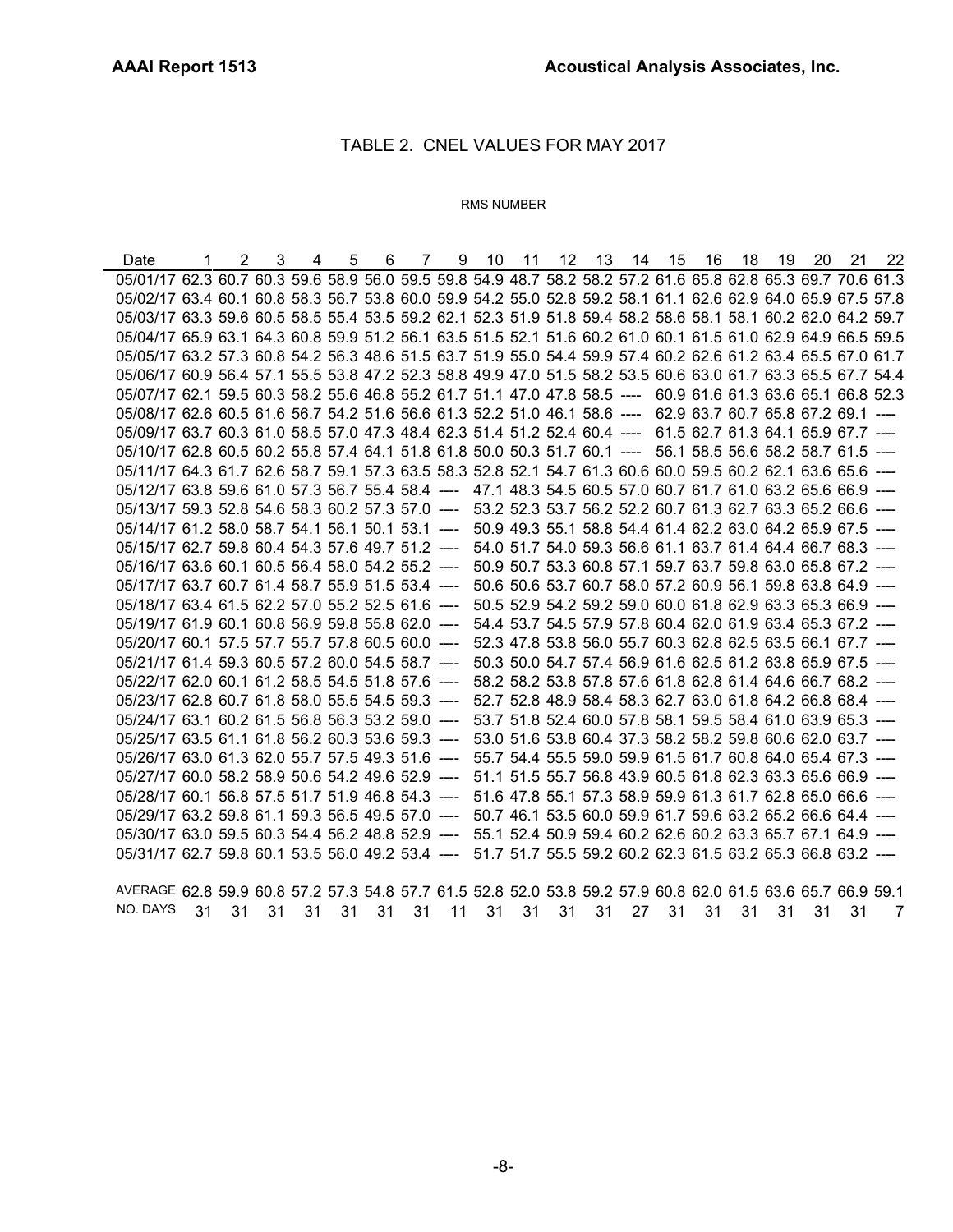# TABLE 3. CNEL VALUES FOR JUNE 2017

# RMS NUMBER

| Date                                                                                                         | 1 | 2 | 3 | 4 | 5 | 6 | $\overline{7}$ | 9 | 10 | 11 | 12                       | 13 | 14 | 15 | 16 | 18 | 19 | 20 | 21                                 | 22 |
|--------------------------------------------------------------------------------------------------------------|---|---|---|---|---|---|----------------|---|----|----|--------------------------|----|----|----|----|----|----|----|------------------------------------|----|
|                                                                                                              |   |   |   |   |   |   |                |   |    |    |                          |    |    |    |    |    |    |    |                                    |    |
| 06/01/17 62.2 59.6 60.6 56.1 56.1 54.5 55.9 ---- 51.5 49.9 53.1 58.4 ---- 60.1 61.6 61.5 63.1 65.1 66.5 ---- |   |   |   |   |   |   |                |   |    |    |                          |    |    |    |    |    |    |    |                                    |    |
| 06/02/17 62.2 60.2 60.9 58.0 54.7 52.8 60.3 ---- 50.8 49.6 54.6 58.2 ----                                    |   |   |   |   |   |   |                |   |    |    |                          |    |    |    |    |    |    |    | 60.5 62.1 60.7 63.3 65.4 67.0 ---- |    |
| 06/03/17 59.4 57.1 58.2 56.1 52.9 49.9 53.5 ----                                                             |   |   |   |   |   |   |                |   |    |    | 61.3 55.0 51.4 56.2 ---- |    |    |    |    |    |    |    | 57.5 59.3 58.9 60.3 62.9 64.3 ---- |    |
| 06/04/17 61.6 58.4 59.7 58.2 55.3 50.6 56.9 ----                                                             |   |   |   |   |   |   |                |   |    |    | 51.1 49.9 52.9 57.8 ---- |    |    |    |    |    |    |    | 59.3 60.7 62.1 62.6 64.3 66.1 ---- |    |
| 06/05/17 62.4 59.6 60.2 56.8 57.4 56.4 55.7 ---- 48.7 49.3 54.4 58.8 ----                                    |   |   |   |   |   |   |                |   |    |    |                          |    |    |    |    |    |    |    | 60.4 61.2 61.3 63.1 65.0 66.7 ---- |    |
| 06/06/17 61.9 59.3 59.8 55.2 57.0 52.0 55.2 ----                                                             |   |   |   |   |   |   |                |   |    |    | 53.5 52.5 53.6 59.6 ---- |    |    |    |    |    |    |    | 59.9 63.1 62.6 62.9 64.6 66.1 ---- |    |
| 06/07/17 62.3 59.2 60.0 52.7 57.5 51.0 54.5 ---- 49.7 54.5 52.2 59.2 ----                                    |   |   |   |   |   |   |                |   |    |    |                          |    |    |    |    |    |    |    | 59.6 61.3 62.0 62.6 65.2 66.5 ---- |    |
| 06/08/17 62.7 61.1 62.0 57.3 57.2 55.2 58.5 ---- 52.9 50.7 55.1 58.8 ----                                    |   |   |   |   |   |   |                |   |    |    |                          |    |    |    |    |    |    |    | 60.6 63.8 63.2 63.9 66.8 68.0 ---- |    |
| 06/09/17 60.1 58.7 59.8 58.3 60.5 62.5 62.3 ----                                                             |   |   |   |   |   |   |                |   |    |    | 55.9 56.0 56.3 56.9 ---- |    |    |    |    |    |    |    | 58.8 63.2 61.0 62.1 64.5 66.1 ---- |    |
| 06/10/17 60.5 57.7 57.9 54.9 56.5 41.6 47.7 ---- 49.6 50.6 53.0 57.8 ----                                    |   |   |   |   |   |   |                |   |    |    |                          |    |    |    |    |    |    |    | 58.8 58.8 60.8 61.2 63.1 64.8 ---- |    |
| 06/11/17 62.7 59.6 60.4 57.0 57.7 50.2 54.6 ---- 50.7 48.7 53.9 59.2 ----                                    |   |   |   |   |   |   |                |   |    |    |                          |    |    |    |    |    |    |    | 60.5 61.3 62.1 63.4 65.1 66.9 ---- |    |
| 06/12/17 62.0 59.5 60.7 53.3 57.1 53.6 60.7 64.1 53.4 56.1 54.5 58.5 ----                                    |   |   |   |   |   |   |                |   |    |    |                          |    |    |    |    |    |    |    | 60.2 61.6 61.0 63.1 65.0 66.7 ---- |    |
| 06/13/17 63.1 61.2 62.2 57.5 55.3 52.4 55.8 62.4 58.5 55.3 55.0 59.1 ---                                     |   |   |   |   |   |   |                |   |    |    |                          |    |    |    |    |    |    |    | 60.9 63.2 61.7 63.9 66.8 67.9 ---  |    |
| 06/14/17 62.7 60.9 62.8 60.9 60.3 51.4 56.7 63.1 54.2 52.8 55.0 58.3 ---- 60.1 63.4 62.6 63.4 66.5 67.9 ---- |   |   |   |   |   |   |                |   |    |    |                          |    |    |    |    |    |    |    |                                    |    |
| 06/15/17 62.1 60.5 61.9 57.4 56.3 48.4 53.5 63.5 50.4 48.8 54.0 58.0 ----                                    |   |   |   |   |   |   |                |   |    |    |                          |    |    |    |    |    |    |    | 60.7 62.7 63.8 63.8 66.0 67.7 ---- |    |
| 06/16/17 61.8 59.9 61.7 57.8 57.7 55.7 59.7 62.7 52.7 50.5 54.2 57.3 59.4 59.6 62.6 61.7 63.1 65.7 67.5 ---- |   |   |   |   |   |   |                |   |    |    |                          |    |    |    |    |    |    |    |                                    |    |
| 06/17/17 59.8 57.7 59.5 55.0 53.6 49.7 56.2 59.8 49.1 45.2 54.2 55.8 55.7 58.0 59.8 60.6 60.5 63.3 65.0 ---- |   |   |   |   |   |   |                |   |    |    |                          |    |    |    |    |    |    |    |                                    |    |
| 06/18/17 61.8 59.9 60.7 58.0 56.2 53.5 57.9 61.4 54.8 47.5 53.7 57.1 57.4 59.8 61.8 60.7 63.0 65.4 67.0 ---- |   |   |   |   |   |   |                |   |    |    |                          |    |    |    |    |    |    |    |                                    |    |
| 06/19/17 62.3 60.1 61.6 56.7 54.8 52.1 54.5 62.0 54.1 53.5 54.3 57.8 58.2 59.4 62.4 61.1 62.7 65.7 67.2 ---- |   |   |   |   |   |   |                |   |    |    |                          |    |    |    |    |    |    |    |                                    |    |
| 06/20/17 62.4 60.8 61.8 59.9 53.9 54.7 56.1 63.7 54.5 56.8 54.7 58.3 58.6 59.6 62.7 63.4 63.1 66.1 67.4 ---- |   |   |   |   |   |   |                |   |    |    |                          |    |    |    |    |    |    |    |                                    |    |
| 06/21/17 62.8 61.0 62.3 58.5 53.4 52.2 56.5 62.9 52.7 51.3 55.8 58.3 58.9 59.9 63.3 63.0 63.3 66.9 68.1 ---- |   |   |   |   |   |   |                |   |    |    |                          |    |    |    |    |    |    |    |                                    |    |
| 06/22/17 64.5 62.3 63.0 60.6 53.4 53.2 56.5 63.6 55.5 53.5 56.2 59.7 59.9 61.8 64.0 63.5 65.2 67.5 69.2 ---- |   |   |   |   |   |   |                |   |    |    |                          |    |    |    |    |    |    |    |                                    |    |
| 06/23/17 62.8 61.2 61.5 57.6 56.4 54.2 59.1 63.7 55.7 56.2 55.3 58.4 58.6 60.2 63.5 62.9 63.6 67.0 68.2 ---- |   |   |   |   |   |   |                |   |    |    |                          |    |    |    |    |    |    |    |                                    |    |
| 06/24/17 61.5 59.4 61.1 55.4 55.4 48.4 53.1 61.1 53.1 50.5 53.2 57.3 57.6 59.3 62.0 60.6 62.1 65.1 66.5 ---- |   |   |   |   |   |   |                |   |    |    |                          |    |    |    |    |    |    |    |                                    |    |
| 06/25/17 62.4 60.5 63.1 57.2 54.4 53.2 57.0 60.6 52.1 48.9 54.3 57.6 58.7 59.8 64.0 60.2 63.5 66.7 68.5 ---- |   |   |   |   |   |   |                |   |    |    |                          |    |    |    |    |    |    |    |                                    |    |
| 06/26/17 60.3 58.6 60.1 55.2 51.0 50.7 55.7 61.7 54.7 58.9 52.9 56.0 56.9 58.5 61.1 62.4 61.8 64.5 66.2 ---- |   |   |   |   |   |   |                |   |    |    |                          |    |    |    |    |    |    |    |                                    |    |
| 06/27/17 61.7 59.3 59.5 56.2 55.8 56.6 63.0 60.0 54.4 54.4 54.2 58.0 57.3 58.7 60.9 60.8 62.0 64.9 66.2 ---- |   |   |   |   |   |   |                |   |    |    |                          |    |    |    |    |    |    |    |                                    |    |
| 06/28/17 62.0 59.3 60.3 55.3 55.9 51.3 56.8 63.5 52.5 53.5 53.3 58.7 57.2 60.3 61.5 63.2 62.7 64.8 66.4 ---- |   |   |   |   |   |   |                |   |    |    |                          |    |    |    |    |    |    |    |                                    |    |
| 06/29/17 62.2 60.7 61.2 53.4 56.2 51.6 53.8 64.3 55.0 48.9 53.9 59.1 57.8 61.1 62.1 63.6 64.1 66.0 67.7 ---- |   |   |   |   |   |   |                |   |    |    |                          |    |    |    |    |    |    |    |                                    |    |
| 06/30/17 63.0 60.2 61.2 54.1 55.5 47.9 52.7 63.4 54.8 50.6 53.2 58.2 58.7 60.0 62.9 62.9 63.3 65.9 67.5 ---- |   |   |   |   |   |   |                |   |    |    |                          |    |    |    |    |    |    |    |                                    |    |
|                                                                                                              |   |   |   |   |   |   |                |   |    |    |                          |    |    |    |    |    |    |    |                                    |    |

AVERAGE 62.1 59.9 61.0 57.1 56.3 53.8 57.4 62.7 54.2 53.2 54.2 58.2 58.2 59.9 62.2 62.0 63.0 65.5 67.1 ERR NO. DAYS 30 30 30 30 30 30 30 19 30 30 30 30 15 30 30 30 30 30 30 0 QTR. AVG. 62.2 59.6 60.6 57.2 57.4 55.8 57.3 61.7 53.2 52.5 53.7 58.4 57.4 60.0 62.1 61.4 62.9 65.2 66.6 62.2 NO. DAYS 91 91 91 91 91 91 91 60 91 91 91 91 72 91 91 82 91 91 91 37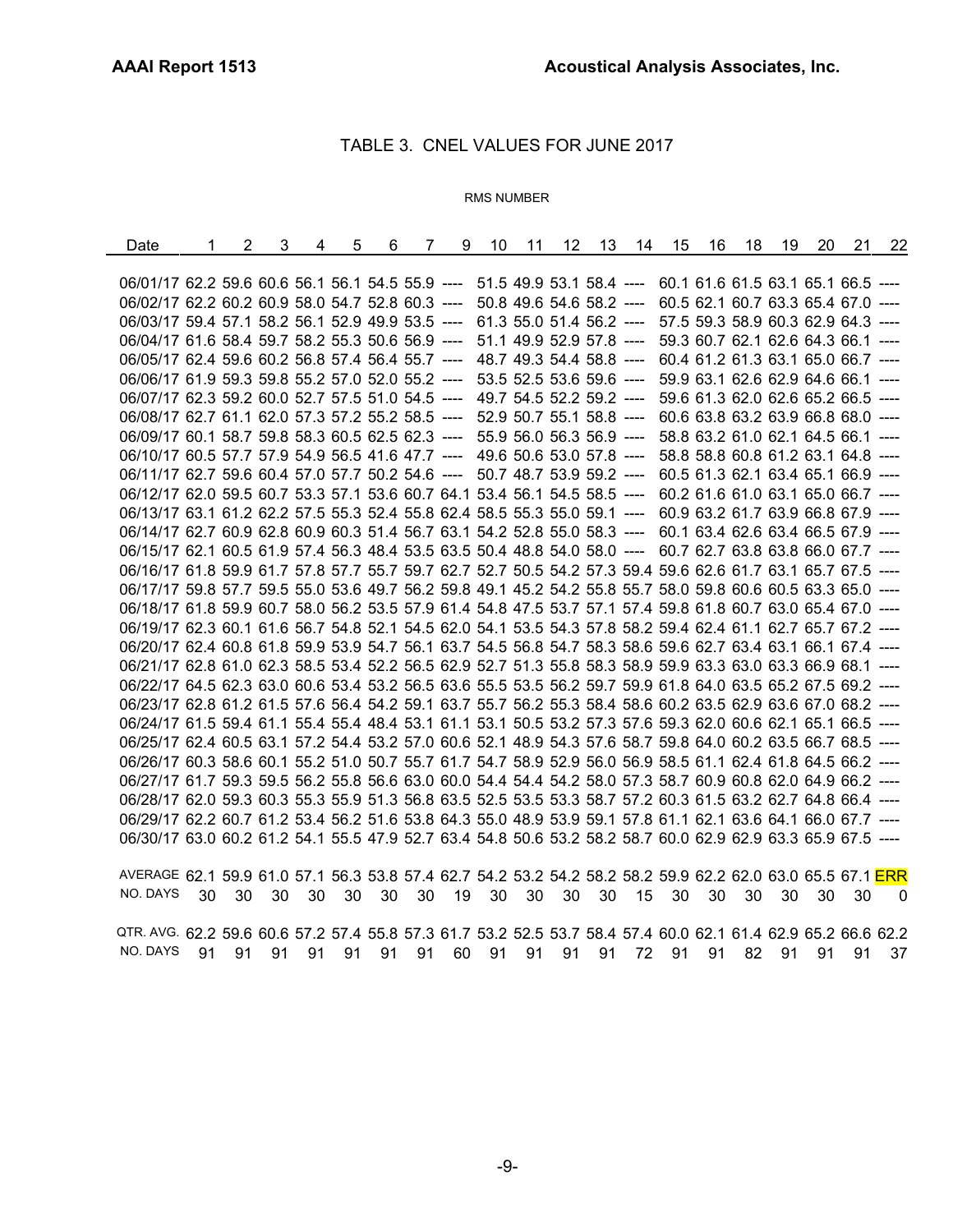| Site | 3rd Quarter | 4th Quarter | 1st Quarter | 2nd Quarter | 4 Quarter |
|------|-------------|-------------|-------------|-------------|-----------|
| No.  | 2016        | 2016        | 2017        | 2017        | Average   |
|      |             |             |             |             |           |
| 1    | 61.7        | 61.6        | 63.3        | 62.2        | 62.2      |
| 2    | 59.3        | 58.9        | 59.0        | 59.6        | 59.2      |
| 3    | 60.2        | 60.0        | 60.0        | 60.6        | 60.2      |
| 4    | 56.2        | 57.3        | 57.4        | 57.2        | 57.1      |
| 5    | 56.2        | 57.9        | 57.8        | 57.4        | 57.3      |
| 6    | 52.1        | 55.5        | 55.1        | 55.8        | 54.8      |
| 7    | 53.7        | 56.4        | 55.4        | 57.3        | 55.9      |
| 9    | 62.2        | 61.1        | 61.4        | 61.7        | 61.6      |
| 10   | 55.0        | 54.2        | 53.2        | 53.2        | 54.0      |
| 11   | 52.6        | 53.6        | 52.8        | 52.5        | 52.9      |
| 12   | 53.6        | 54.2        | 54.4        | 53.7        | 54.0      |
| 13   | 57.8        | 57.5        | 58.2        | 58.4        | 58.0      |
| 14   | 56.6        | 56.7        | 56.7        | 57.4        | 56.9      |
| 15   | 59.4        | 59.2        | 59.4        | 60.0        | 59.5      |
| 16   | 61.5        | 61.8        | 61.6        | 62.1        | 61.8      |
| 18   | 61.7        | 60.7        | 61.1        | 61.4        | 61.2      |
| 19   | 62.6        | 62.2        | 62.3        | 62.9        | 62.5      |
| 20   | 64.9        | 64.9        | 64.7        | 65.2        | 65.0      |
| 21   | 66.6        | 66.3        | 66.4        | 66.6        | 66.5      |
| 22   | 59.2        | 61.4        | 60.9        | 62.2        | 61.0      |

# **TABLE 4. AVERAGE CNEL VALUES**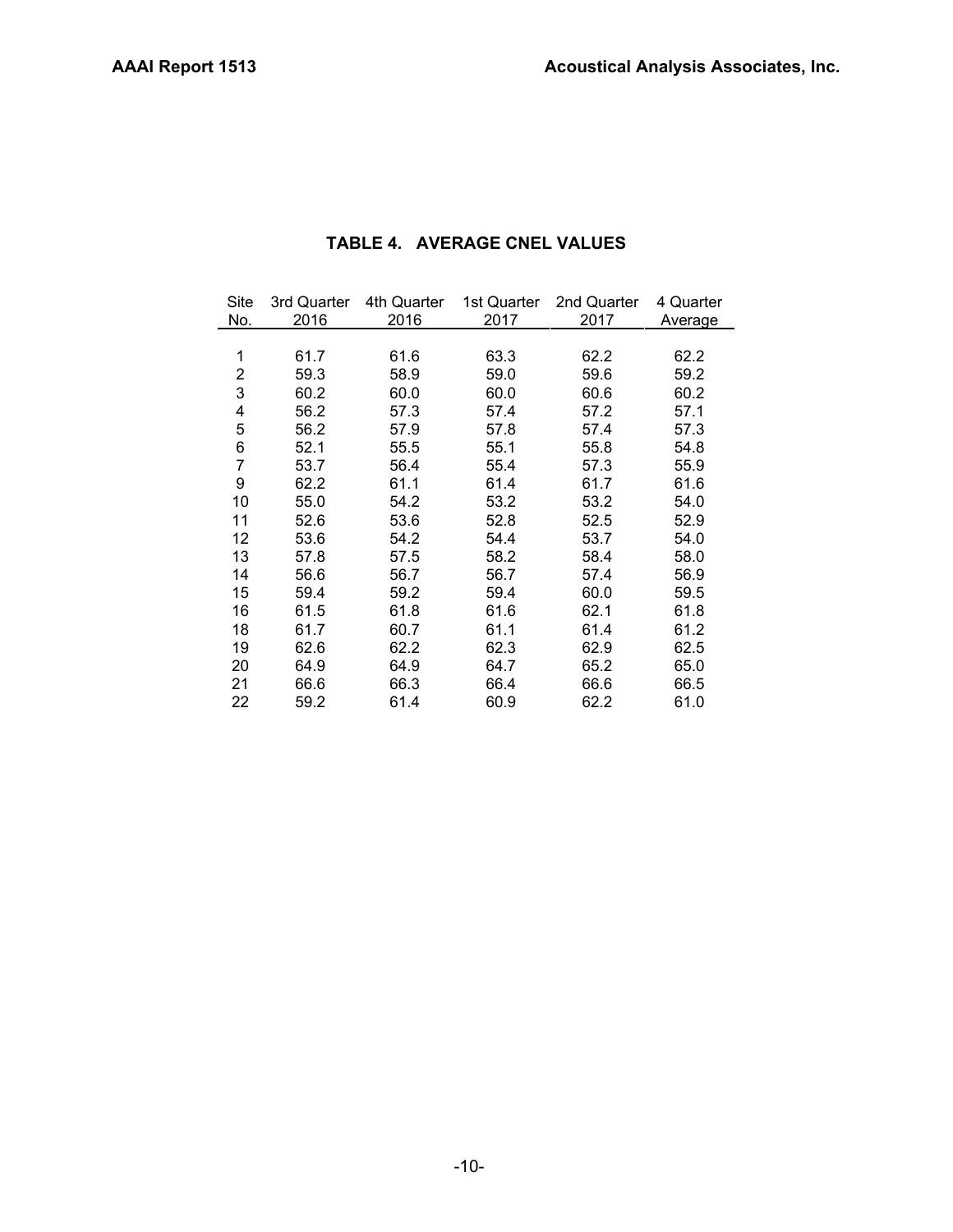| Table 5. | WEEKLY SCHEDULED AIR CARRIER AND AIR TAXI  |
|----------|--------------------------------------------|
|          | <b>FLIGHTS FOR THE SECOND QUARTER 2017</b> |

| AIRCRAFT<br>DAY.<br><b>EVENING</b><br><b>NIGHT</b>                     | AS EMB175<br><b>DEP</b><br>28<br>14<br>0               | <b>ARR</b><br>35<br>$\overline{7}$<br>0        | <b>AS B7377</b><br><b>DEP</b><br>0<br>$\mathbf 0$<br>0      | SCHEDULE IN EFFECT FROM<br><b>ARR</b><br>0<br>0<br>0                   | AS CRJ7<br><b>DEP</b><br>14<br>$\overline{7}$<br>$\mathbf 0$             | 4/1/17<br><b>ARR</b><br>14<br>$\overline{7}$<br>0                  | to<br>AS CRJ<br><b>DEP</b><br>0<br>0<br>0                              | 4/1/17<br><b>ARR</b><br>0<br>0<br>0           | 1 DAYS<br>AS B7378<br><b>DEP</b><br>21<br>0<br>0                   | <b>ARR</b><br>21<br>$\mathbf 0$<br>0           |
|------------------------------------------------------------------------|--------------------------------------------------------|------------------------------------------------|-------------------------------------------------------------|------------------------------------------------------------------------|--------------------------------------------------------------------------|--------------------------------------------------------------------|------------------------------------------------------------------------|-----------------------------------------------|--------------------------------------------------------------------|------------------------------------------------|
| <b>TOTAL</b><br>DAY.<br><b>EVENING</b><br><b>NIGHT</b><br><b>TOTAL</b> | 42<br><b>US A319</b><br><b>DEP</b><br>0<br>0<br>0<br>0 | 42<br><b>ARR</b><br>0<br>$\mathbf 0$<br>0<br>0 | 0<br><b>US A320</b><br><b>DEP</b><br>0<br>0<br>0<br>0       | 0<br>SCHEDULE IN EFFECT FROM<br><b>ARR</b><br>0<br>0<br>0<br>0         | 21<br><b>US B7372</b><br><b>DEP</b><br>0<br>$\mathbf 0$<br>0<br>$\Omega$ | 21<br>4/1/17<br><b>ARR</b><br>0<br>$\mathbf 0$<br>$\mathbf 0$<br>0 | 0<br>to<br><b>US B7373</b><br><b>DEP</b><br>0<br>$\mathbf 0$<br>0<br>0 | 0<br>4/1/17<br><b>ARR</b><br>0<br>0<br>0<br>0 | 21<br>US CRJ<br><b>DEP</b><br>0<br>0<br>0<br>$\Omega$              | 21<br><b>ARR</b><br>0<br>$\mathbf 0$<br>0<br>0 |
| <b>DAY</b><br><b>EVENING</b><br><b>NIGHT</b><br><b>TOTAL</b>           | US CRJ7<br><b>DEP</b><br>0<br>0<br>0<br>0              | <b>ARR</b><br>0<br>0<br>0<br>0                 | US CRJ9<br><b>DEP</b><br>20<br>0<br>$\overline{7}$<br>27    | SCHEDULE IN EFFECT FROM<br><b>ARR</b><br>21<br>6<br>0<br>27            | AA MD80<br><b>DEP</b><br>0<br>0<br>$\Omega$<br>$\Omega$                  | 4/1/17<br><b>ARR</b><br>0<br>0<br>0<br>$\Omega$                    | to<br><b>WN B7373</b><br><b>DEP</b><br>0<br>0<br>0<br>0                | 4/1/17<br><b>ARR</b><br>0<br>0<br>0<br>0      | <b>WN B7375</b><br><b>DEP</b><br>14<br>0<br>0<br>14                | <b>ARR</b><br>8<br>6<br>0<br>14                |
| <b>DAY</b><br><b>EVENING</b><br><b>NIGHT</b><br><b>TOTAL</b>           | <b>WN B7377</b><br><b>DEP</b><br>276<br>67<br>0<br>343 | <b>ARR</b><br>258<br>85<br>0<br>343            | <b>WN B7378</b><br><b>DEP</b><br>0<br>0<br>$\mathbf 0$<br>0 | SCHEDULE IN EFFECT FROM<br><b>ARR</b><br>0<br>0<br>0<br>0              | <b>UA A320</b><br><b>DEP</b><br>$\mathbf{1}$<br>0<br>$\Omega$<br>1       | 4/1/17<br><b>ARR</b><br>1<br>0<br>0<br>1                           | to<br><b>UA A319</b><br><b>DEP</b><br>11<br>0<br>0<br>11               | 4/1/17<br><b>ARR</b><br>5<br>6<br>0<br>11     | <b>UA B7378</b><br>DEP<br>7<br>0<br>0<br>7                         | <b>ARR</b><br>0<br>$\overline{7}$<br>0<br>7    |
| DAY.<br><b>EVENING</b><br><b>NIGHT</b><br><b>TOTAL</b>                 | <b>UA B757</b><br><b>DEP</b><br>0<br>0<br>0<br>0       | <b>ARR</b><br>0<br>0<br>0<br>$\Omega$          | UA RJ<br><b>DEP</b><br>21<br>6<br>0<br>27                   | SCHEDULE IN EFFECT FROM<br><b>ARR</b><br>19<br>8<br>0<br>27            | UA CRJ7<br><b>DEP</b><br>$\overline{2}$<br>0<br>$\mathbf 0$<br>2         | 4/1/17<br><b>ARR</b><br>2<br>0<br>0<br>2                           | to<br><b>FE A300</b><br><b>DEP</b><br>0<br>0<br>0<br>0                 | 4/1/17<br><b>ARR</b><br>0<br>0<br>0<br>0      | <b>FE A310</b><br><b>DEP</b><br>2<br>9<br>0<br>11                  | <b>ARR</b><br>7<br>0<br>$\overline{4}$<br>11   |
| <b>DAY</b><br><b>EVENING</b><br><b>NIGHT</b><br><b>TOTAL</b>           | <b>UPS A300</b><br><b>DEP</b><br>3<br>5<br>0<br>8      | ARR.<br>4<br>0<br>4<br>8                       | <b>UPS B757</b><br><b>DEP</b><br>0<br>0<br>0<br>0           | SCHEDULE IN EFFECT FROM<br><b>ARR</b><br>0<br>0<br>0<br>0              | <b>DL B752</b><br><b>DEP</b><br>0<br>0<br>0<br>0                         | 4/1/17<br>ARR<br>0<br>0<br>0<br>0                                  | to<br><b>DL CRJ</b><br><b>DEP</b><br>0<br>0<br>0<br>0                  | 4/1/17<br><b>ARR</b><br>0<br>0<br>0<br>0      | DL CRJ7<br><b>DEP</b><br>7<br>0<br>0<br>7                          | <b>ARR</b><br>0<br>$\overline{7}$<br>0<br>7    |
| <b>DAY</b><br><b>EVENING</b><br><b>NIGHT</b><br><b>TOTAL</b>           | DL CRJ9<br><b>DEP</b><br>0<br>0<br>0<br>0              | <b>ARR</b><br>0<br>0<br>0<br>0                 | B6 A320<br><b>DEP</b><br>0<br>7<br>0<br>7                   | SCHEDULE IN EFFECT FROM<br><b>ARR</b><br>0<br>$\overline{7}$<br>0<br>7 | FW2 A319<br><b>DEP</b><br>0<br>0<br>0<br>0                               | 4/1/17<br><b>ARR</b><br>0<br>0<br>0<br>0                           | to                                                                     | 4/1/17                                        | <b>TOTALS</b><br><b>DEP</b><br>427<br>115<br>$\overline{7}$<br>549 | <b>ARR</b><br>395<br>146<br>8<br>549           |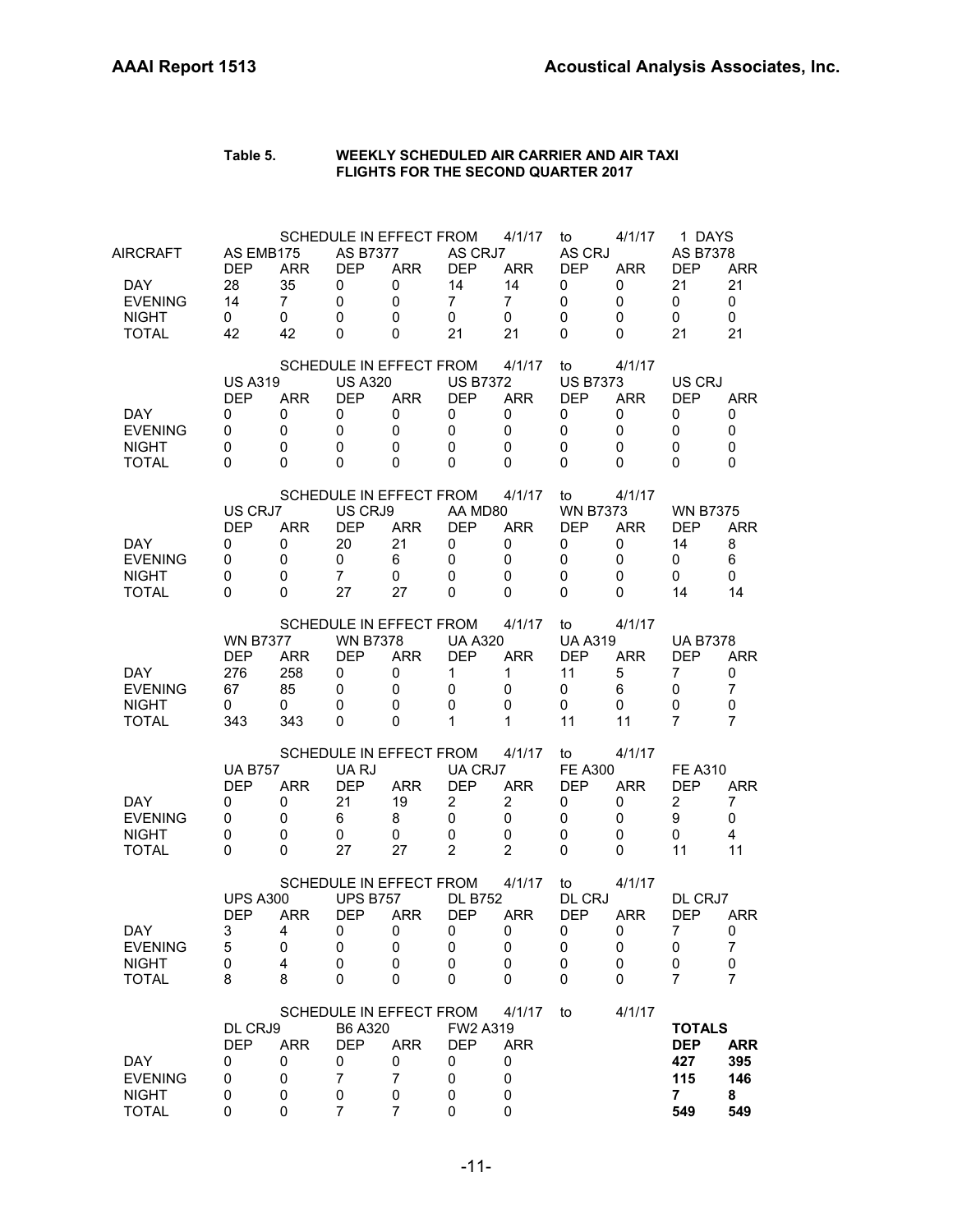|                                                              |                                                        |                                       |                                                                                     |                                |                                                                     |                                                                    | <b>FLIGHTS FOR THE SECOND QUARTER 2017</b>               |                                           |                                                                |                                 |
|--------------------------------------------------------------|--------------------------------------------------------|---------------------------------------|-------------------------------------------------------------------------------------|--------------------------------|---------------------------------------------------------------------|--------------------------------------------------------------------|----------------------------------------------------------|-------------------------------------------|----------------------------------------------------------------|---------------------------------|
| AIRCRAFT<br><b>DAY</b><br><b>EVENING</b><br><b>NIGHT</b>     | AS EMB175<br><b>DEP</b><br>28<br>14<br>0<br>42         | <b>ARR</b><br>35<br>7<br>0<br>42      | <b>SCHEDULE IN EFFECT FROM</b><br><b>AS B7377</b><br><b>DEP</b><br>0<br>0<br>0<br>0 | ARR<br>0<br>0<br>0<br>0        | AS CRJ7<br><b>DEP</b><br>14<br>7<br>0<br>21                         | 4/2/17<br>ARR<br>14<br>7<br>0<br>21                                | to<br>AS CRJ<br><b>DEP</b><br>0<br>0<br>0<br>0           | 4/25/17<br>ARR<br>0<br>0<br>0<br>0        | 24 DAYS<br><b>AS B7378</b><br><b>DEP</b><br>21<br>0<br>0<br>21 | ARR<br>21<br>0<br>0<br>21       |
| <b>TOTAL</b><br>DAY<br><b>EVENING</b>                        | <b>US A319</b><br><b>DEP</b><br>0<br>0                 | <b>ARR</b><br>0<br>0                  | SCHEDULE IN EFFECT FROM<br><b>US A320</b><br><b>DEP</b><br>0<br>0                   | <b>ARR</b><br>0<br>0           | <b>US B7372</b><br><b>DEP</b><br>0<br>0                             | 4/2/17<br><b>ARR</b><br>0<br>0                                     | to<br><b>US B7373</b><br><b>DEP</b><br>0<br>0            | 4/25/17<br><b>ARR</b><br>0<br>0           | US CRJ<br><b>DEP</b><br>0<br>0                                 | <b>ARR</b><br>0<br>0            |
| <b>NIGHT</b><br><b>TOTAL</b>                                 | 0<br>0                                                 | 0<br>0                                | 0<br>0<br>SCHEDULE IN EFFECT FROM                                                   | 0<br>0                         | 0<br>0                                                              | 0<br>0<br>4/2/17                                                   | 0<br>0<br>to                                             | 0<br>0<br>4/25/17                         | 0<br>0                                                         | 0<br>0                          |
| <b>DAY</b><br><b>EVENING</b><br><b>NIGHT</b><br><b>TOTAL</b> | US CRJ7<br><b>DEP</b><br>0<br>0<br>0<br>0              | <b>ARR</b><br>0<br>0<br>0<br>$\Omega$ | US CRJ9<br><b>DEP</b><br>21<br>0<br>7<br>28                                         | ARR<br>21<br>7<br>0<br>28      | AA MD80<br><b>DEP</b><br>0<br>0<br>0<br>$\Omega$                    | ARR<br>0<br>0<br>0<br>0                                            | <b>WN B7373</b><br><b>DEP</b><br>0<br>0<br>0<br>0        | <b>ARR</b><br>0<br>0<br>0<br>0            | <b>WN B7375</b><br>DEP<br>14<br>0<br>0<br>14                   | ARR<br>8<br>6<br>0<br>14        |
| <b>DAY</b><br><b>EVENING</b><br><b>NIGHT</b><br><b>TOTAL</b> | <b>WN B7377</b><br><b>DEP</b><br>276<br>67<br>0<br>343 | <b>ARR</b><br>258<br>85<br>0<br>343   | SCHEDULE IN EFFECT FROM<br><b>WN B7378</b><br><b>DEP</b><br>0<br>0<br>0<br>0        | ARR<br>0<br>0<br>0<br>0        | <b>UA A320</b><br><b>DFP</b><br>1<br>0<br>0<br>1                    | 4/2/17<br>ARR<br>1<br>0<br>0<br>1                                  | to<br><b>UA A319</b><br><b>DEP</b><br>11<br>0<br>0<br>11 | 4/25/17<br>ARR<br>5<br>6<br>0<br>11       | <b>UA B7378</b><br><b>DFP</b><br>7<br>0<br>0<br>7              | <b>ARR</b><br>0<br>7<br>0<br>7  |
| <b>DAY</b><br><b>EVENING</b><br><b>NIGHT</b><br><b>TOTAL</b> | <b>UA B757</b><br><b>DEP</b><br>0<br>0<br>0<br>0       | <b>ARR</b><br>0<br>0<br>0<br>0        | <b>SCHEDULE IN EFFECT FROM</b><br>UA RJ<br><b>DEP</b><br>21<br>6<br>0<br>27         | ARR<br>19<br>8<br>0<br>27      | UA CRJ7<br><b>DEP</b><br>$\overline{2}$<br>0<br>0<br>$\overline{2}$ | 4/2/17<br><b>ARR</b><br>$\overline{2}$<br>0<br>0<br>$\overline{2}$ | to<br><b>FE A300</b><br><b>DEP</b><br>0<br>0<br>0<br>0   | 4/25/17<br><b>ARR</b><br>0<br>0<br>0<br>0 | <b>FE A310</b><br><b>DEP</b><br>$\overline{2}$<br>9<br>0<br>11 | <b>ARR</b><br>7<br>0<br>4<br>11 |
| <b>DAY</b><br><b>EVENING</b><br><b>NIGHT</b><br>TOTAL        | <b>UPS A300</b><br><b>DEP</b><br>3<br>5<br>0<br>8      | <b>ARR</b><br>4<br>0<br>4<br>8        | SCHEDULE IN EFFECT FROM<br><b>UPS B757</b><br><b>DEP</b><br>0<br>0<br>0<br>0        | ARR<br>0<br>0<br>0<br>$\Omega$ | <b>DL B752</b><br><b>DEP</b><br>0<br>0<br>0<br>0                    | 4/2/17<br><b>ARR</b><br>0<br>0<br>0<br>0                           | to<br>DL CRJ<br><b>DEP</b><br>0<br>0<br>0<br>0           | 4/25/17<br><b>ARR</b><br>0<br>0<br>0<br>0 | DL CRJ7<br><b>DEP</b><br>7<br>0<br>0<br>7                      | <b>ARR</b><br>0<br>7<br>0<br>7  |

# **Table 5. WEEKLY SCHEDULED AIR CARRIER AND AIR TAXI**

|                |            |     |            | SCHEDULE IN EFFECT FROM |                 | 4/2/17 | to | 4/25/17 |               |            |
|----------------|------------|-----|------------|-------------------------|-----------------|--------|----|---------|---------------|------------|
|                | DL CRJ9    |     | B6 A320    |                         | <b>FW2 A319</b> |        |    |         | <b>TOTALS</b> |            |
|                | <b>DFP</b> | ARR | <b>DFP</b> | ARR                     | <b>DFP</b>      | ARR    |    |         | <b>DEP</b>    | <b>ARR</b> |
| <b>DAY</b>     |            |     | 0          |                         |                 |        |    |         | 428           | 395        |
| <b>EVENING</b> |            |     |            |                         |                 |        |    |         | 115           | 147        |
| <b>NIGHT</b>   |            |     |            |                         |                 |        |    |         |               | 8          |
| ΓΟΤΑΙ          |            |     |            |                         |                 |        |    |         | 550           | 550        |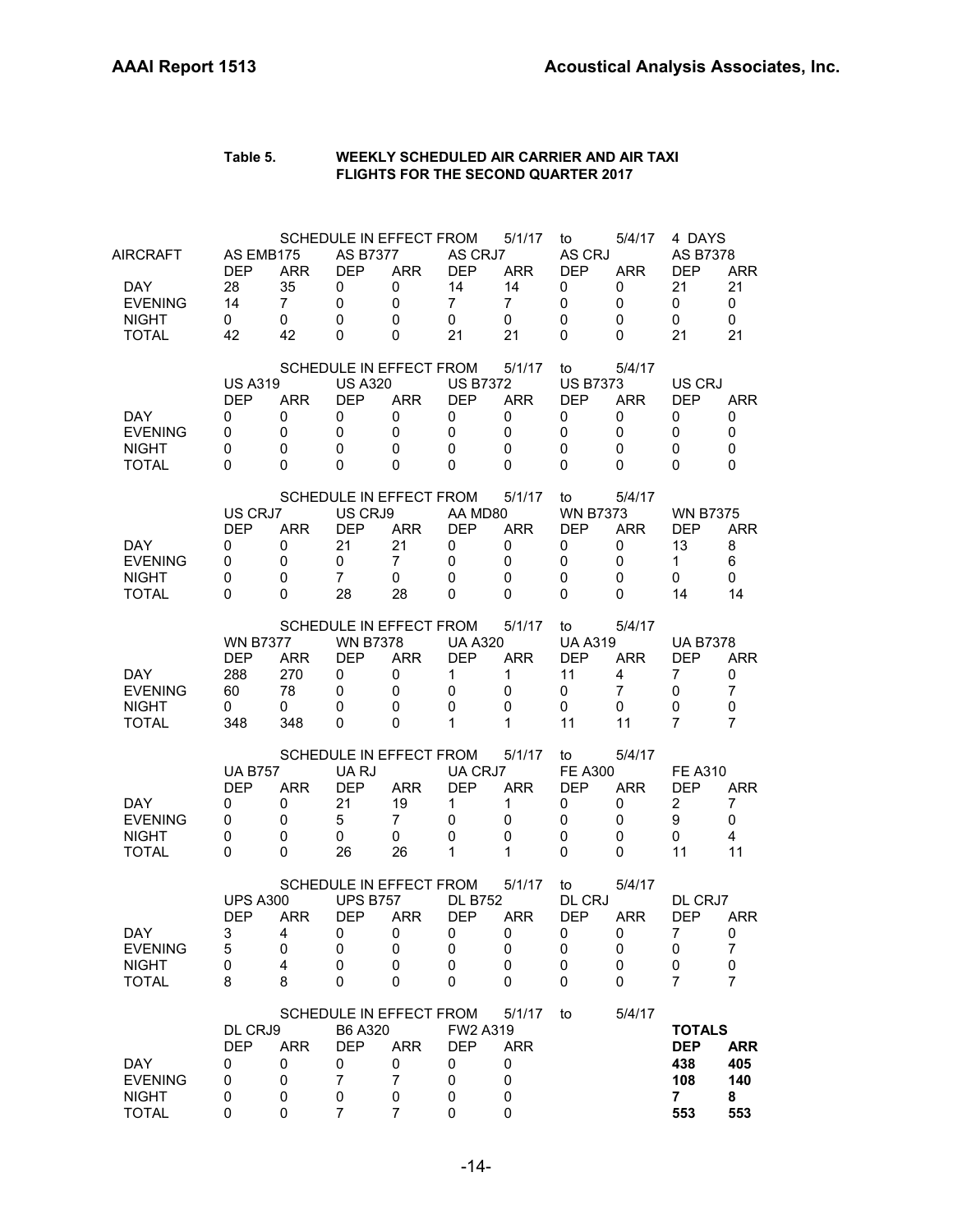| Table 5. | WEEKLY SCHEDULED AIR CARRIER AND AIR TAXI  |
|----------|--------------------------------------------|
|          | <b>FLIGHTS FOR THE SECOND QUARTER 2017</b> |

| <b>DAY</b><br><b>EVENING</b><br><b>NIGHT</b><br><b>TOTAL</b>       | DL CRJ9<br><b>DEP</b><br>0<br>0<br>0<br>0               | <b>ARR</b><br>0<br>0<br>0<br>0                | B6 A320<br><b>DEP</b><br>0<br>7<br>0<br>7                | SCHEDULE IN EFFECT FROM<br><b>ARR</b><br>0<br>$\overline{7}$<br>0<br>7 | FW2 A319<br><b>DEP</b><br>0<br>0<br>0<br>0                           | 5/5/17<br><b>ARR</b><br>0<br>0<br>0<br>0                         | to                                                       | 5/6/17                                    | <b>TOTALS</b><br><b>DEP</b><br>431<br>108<br>$\overline{7}$<br>546 | <b>ARR</b><br>398<br>140<br>8<br>546        |
|--------------------------------------------------------------------|---------------------------------------------------------|-----------------------------------------------|----------------------------------------------------------|------------------------------------------------------------------------|----------------------------------------------------------------------|------------------------------------------------------------------|----------------------------------------------------------|-------------------------------------------|--------------------------------------------------------------------|---------------------------------------------|
| DAY<br><b>EVENING</b><br><b>NIGHT</b><br><b>TOTAL</b>              | <b>UPS A300</b><br><b>DEP</b><br>3<br>5<br>0<br>8       | <b>ARR</b><br>4<br>0<br>4<br>8                | <b>UPS B757</b><br><b>DEP</b><br>0<br>0<br>0<br>0        | SCHEDULE IN EFFECT FROM<br><b>ARR</b><br>0<br>0<br>0<br>0              | <b>DL B752</b><br><b>DEP</b><br>0<br>0<br>0<br>0                     | 5/5/17<br><b>ARR</b><br>0<br>0<br>0<br>0                         | to<br>DL CRJ<br>DEP<br>0<br>0<br>0<br>0                  | 5/6/17<br><b>ARR</b><br>0<br>0<br>0<br>0  | DL CRJ7<br><b>DEP</b><br>7<br>0<br>0<br>7                          | <b>ARR</b><br>0<br>$\overline{7}$<br>0<br>7 |
| DAY.<br><b>EVENING</b><br><b>NIGHT</b><br><b>TOTAL</b>             | <b>UA B757</b><br><b>DEP</b><br>0<br>0<br>0<br>0        | <b>ARR</b><br>0<br>0<br>0<br>0                | UA RJ<br><b>DEP</b><br>21<br>5<br>0<br>26                | SCHEDULE IN EFFECT FROM<br><b>ARR</b><br>19<br>7<br>0<br>26            | UA CRJ7<br><b>DEP</b><br>1<br>0<br>0<br>1                            | 5/5/17<br><b>ARR</b><br>1<br>0<br>0<br>1                         | to<br><b>FE A300</b><br><b>DEP</b><br>0<br>0<br>0<br>0   | 5/6/17<br><b>ARR</b><br>0<br>0<br>0<br>0  | <b>FE A310</b><br><b>DEP</b><br>2<br>9<br>0<br>11                  | <b>ARR</b><br>7<br>0<br>4<br>11             |
| DAY.<br><b>EVENING</b><br><b>NIGHT</b><br><b>TOTAL</b>             | <b>WN B7377</b><br><b>DEP</b><br>288<br>60<br>0<br>348  | ARR.<br>270<br>78<br>0<br>348                 | <b>WN B7378</b><br><b>DEP</b><br>0<br>0<br>0<br>0        | SCHEDULE IN EFFECT FROM<br><b>ARR</b><br>0<br>0<br>0<br>0              | <b>UA A320</b><br><b>DEP</b><br>$\mathbf 1$<br>0<br>$\mathbf 0$<br>1 | 5/5/17<br><b>ARR</b><br>1<br>0<br>0<br>1                         | to<br><b>UA A319</b><br><b>DEP</b><br>11<br>0<br>0<br>11 | 5/6/17<br><b>ARR</b><br>4<br>7<br>0<br>11 | <b>UA B7378</b><br>DEP<br>7<br>0<br>0<br>7                         | ARR<br>0<br>$\overline{7}$<br>0<br>7        |
| DAY.<br><b>EVENING</b><br><b>NIGHT</b><br><b>TOTAL</b>             | US CRJ7<br><b>DEP</b><br>0<br>0<br>0<br>0               | <b>ARR</b><br>0<br>0<br>0<br>0                | US CRJ9<br><b>DEP</b><br>14<br>0<br>$\overline{7}$<br>21 | SCHEDULE IN EFFECT FROM<br><b>ARR</b><br>14<br>7<br>0<br>21            | AA MD80<br><b>DEP</b><br>0<br>0<br>$\Omega$<br>$\Omega$              | 5/5/17<br><b>ARR</b><br>0<br>0<br>0<br>0                         | to<br><b>WN B7373</b><br><b>DEP</b><br>0<br>0<br>0<br>0  | 5/6/17<br><b>ARR</b><br>0<br>0<br>0<br>0  | <b>WN B7375</b><br>DEP<br>13<br>$\mathbf{1}$<br>0<br>14            | <b>ARR</b><br>8<br>6<br>0<br>14             |
| DAY.<br><b>EVENING</b><br><b>NIGHT</b><br><b>TOTAL</b>             | <b>US A319</b><br><b>DEP</b><br>0<br>0<br>0<br>$\Omega$ | <b>ARR</b><br>0<br>$\mathbf 0$<br>0<br>0      | <b>US A320</b><br><b>DEP</b><br>0<br>0<br>0<br>0         | SCHEDULE IN EFFECT FROM<br><b>ARR</b><br>0<br>$\mathbf 0$<br>0<br>0    | <b>US B7372</b><br><b>DEP</b><br>0<br>$\mathbf 0$<br>0<br>$\Omega$   | 5/5/17<br><b>ARR</b><br>0<br>$\mathbf 0$<br>$\Omega$<br>$\Omega$ | to<br><b>US B7373</b><br><b>DEP</b><br>0<br>0<br>0<br>0  | 5/6/17<br><b>ARR</b><br>0<br>0<br>0<br>0  | US CRJ<br><b>DEP</b><br>0<br>$\mathbf 0$<br>0<br>$\Omega$          | ARR<br>0<br>$\mathbf 0$<br>0<br>0           |
| AIRCRAFT<br>DAY.<br><b>EVENING</b><br><b>NIGHT</b><br><b>TOTAL</b> | AS EMB175<br><b>DEP</b><br>28<br>14<br>0<br>42          | <b>ARR</b><br>35<br>$\overline{7}$<br>0<br>42 | <b>AS B7377</b><br><b>DEP</b><br>0<br>0<br>0<br>0        | SCHEDULE IN EFFECT FROM<br><b>ARR</b><br>0<br>0<br>0<br>0              | AS CRJ7<br><b>DEP</b><br>14<br>$\overline{7}$<br>$\mathbf 0$<br>21   | 5/5/17<br>ARR.<br>14<br>$\overline{7}$<br>0<br>21                | to<br>AS CRJ<br><b>DEP</b><br>0<br>0<br>0<br>0           | 5/6/17<br><b>ARR</b><br>0<br>0<br>0<br>0  | 2 DAYS<br>AS B7378<br><b>DEP</b><br>21<br>0<br>0<br>21             | <b>ARR</b><br>21<br>0<br>0<br>21            |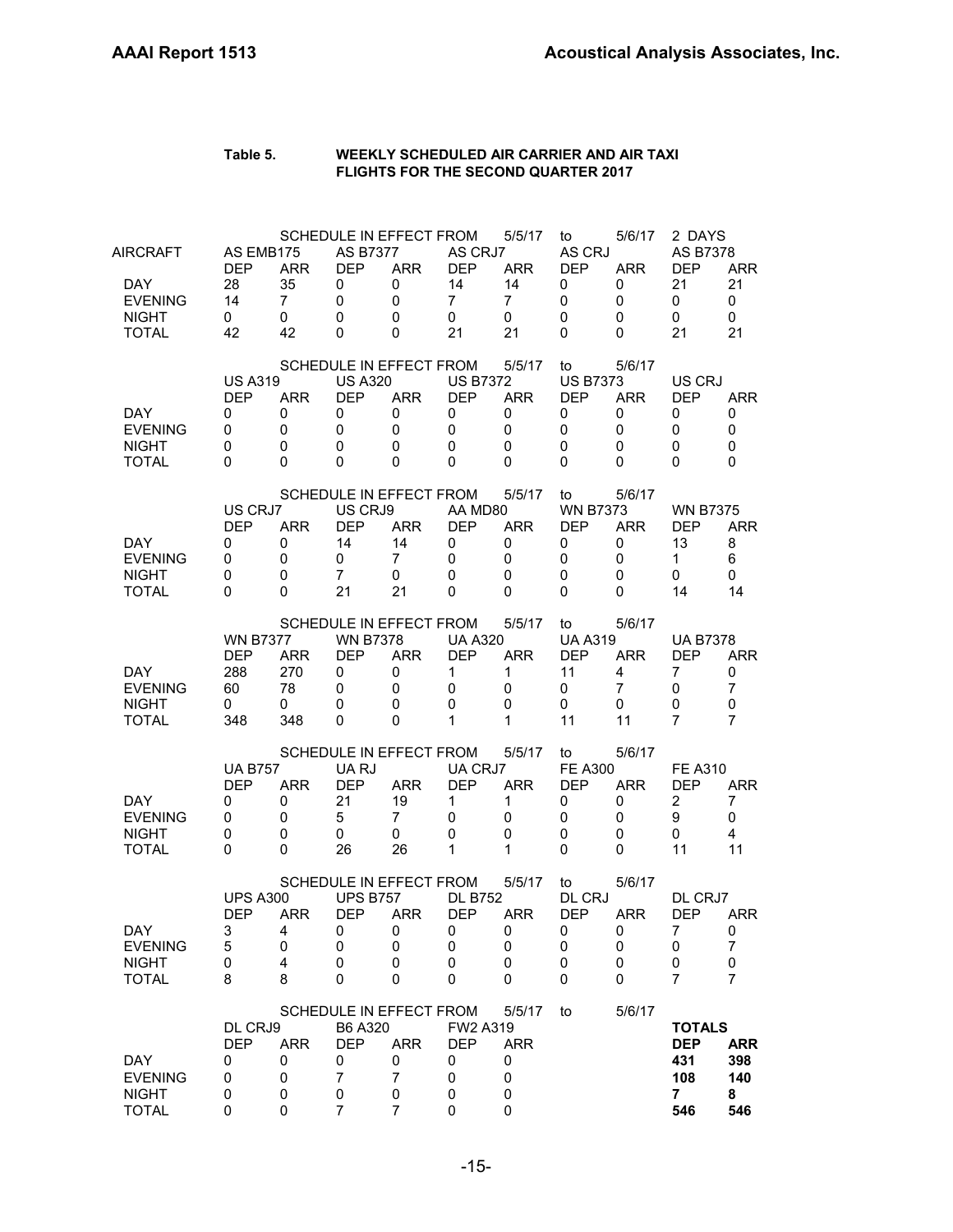| Table 5. | WEEKLY SCHEDULED AIR CARRIER AND AIR TAXI  |
|----------|--------------------------------------------|
|          | <b>FLIGHTS FOR THE SECOND QUARTER 2017</b> |

| <b>AIRCRAFT</b><br>DAY<br><b>EVENING</b><br><b>NIGHT</b><br><b>TOTAL</b> | AS EMB175<br><b>DEP</b><br>26<br>14<br>0<br>40         | <b>ARR</b><br>26<br>14<br>0<br>40                     | <b>AS B7377</b><br><b>DEP</b><br>4<br>0<br>0<br>4                   | SCHEDULE IN EFFECT FROM<br><b>ARR</b><br>4<br>$\mathbf 0$<br>0<br>4                         | AS CRJ7<br><b>DEP</b><br>14<br>$\overline{7}$<br>$\mathbf 0$<br>21              | 5/7/17<br><b>ARR</b><br>14<br>$\overline{7}$<br>0<br>21      | to<br>AS CRJ<br><b>DEP</b><br>0<br>0<br>$\mathbf 0$<br>0         | 6/3/17<br><b>ARR</b><br>0<br>0<br>0<br>$\Omega$        | 28 DAYS<br>AS B7378<br><b>DEP</b><br>17<br>0<br>0<br>17                  | <b>ARR</b><br>17<br>0<br>0<br>17                                   |
|--------------------------------------------------------------------------|--------------------------------------------------------|-------------------------------------------------------|---------------------------------------------------------------------|---------------------------------------------------------------------------------------------|---------------------------------------------------------------------------------|--------------------------------------------------------------|------------------------------------------------------------------|--------------------------------------------------------|--------------------------------------------------------------------------|--------------------------------------------------------------------|
| <b>DAY</b><br><b>EVENING</b><br><b>NIGHT</b><br><b>TOTAL</b>             | <b>US A319</b><br><b>DEP</b><br>0<br>0<br>0<br>0       | <b>ARR</b><br>0<br>0<br>0<br>0                        | <b>US A320</b><br><b>DEP</b><br>0<br>0<br>0<br>0                    | SCHEDULE IN EFFECT FROM<br><b>ARR</b><br>$\mathbf 0$<br>$\mathbf 0$<br>$\Omega$<br>$\Omega$ | <b>US B7372</b><br><b>DEP</b><br>0<br>$\mathbf 0$<br>$\mathbf 0$<br>$\Omega$    | 5/7/17<br><b>ARR</b><br>0<br>0<br>0<br>$\Omega$              | to<br><b>US B7373</b><br><b>DEP</b><br>0<br>0<br>0<br>0          | 6/3/17<br><b>ARR</b><br>0<br>0<br>$\Omega$<br>$\Omega$ | US CRJ<br><b>DEP</b><br>0<br>0<br>$\mathbf 0$<br>$\Omega$                | <b>ARR</b><br>0<br>0<br>$\mathbf 0$<br>$\Omega$                    |
| <b>DAY</b><br><b>EVENING</b><br><b>NIGHT</b><br><b>TOTAL</b>             | US CRJ7<br><b>DEP</b><br>0<br>0<br>0<br>0              | <b>ARR</b><br>0<br>0<br>0<br>$\Omega$                 | US CRJ9<br><b>DEP</b><br>14<br>0<br>$\overline{7}$<br>21            | SCHEDULE IN EFFECT FROM<br><b>ARR</b><br>14<br>$\overline{7}$<br>$\mathbf 0$<br>21          | AA MD80<br><b>DEP</b><br>0<br>$\mathbf 0$<br>$\mathbf 0$<br>$\Omega$            | 5/7/17<br><b>ARR</b><br>0<br>0<br>0<br>$\Omega$              | to<br><b>WN B7373</b><br><b>DEP</b><br>0<br>0<br>0<br>0          | 6/3/17<br><b>ARR</b><br>0<br>0<br>0<br>$\Omega$        | <b>WN B7375</b><br><b>DEP</b><br>13<br>$\mathbf{1}$<br>0<br>14           | <b>ARR</b><br>8<br>6<br>0<br>14                                    |
| DAY<br><b>EVENING</b><br><b>NIGHT</b><br><b>TOTAL</b>                    | <b>WN B7377</b><br><b>DEP</b><br>288<br>60<br>0<br>348 | <b>ARR</b><br>270<br>78<br>0<br>348                   | <b>WN B7378</b><br><b>DEP</b><br>0<br>0<br>0<br>0                   | SCHEDULE IN EFFECT FROM<br><b>ARR</b><br>0<br>$\mathbf 0$<br>$\Omega$<br>0                  | <b>UA A320</b><br><b>DEP</b><br>1<br>$\mathbf 0$<br>$\mathbf 0$<br>$\mathbf{1}$ | 5/7/17<br><b>ARR</b><br>1<br>$\mathbf 0$<br>$\mathbf 0$<br>1 | to<br><b>UA A319</b><br><b>DEP</b><br>11<br>0<br>0<br>11         | 6/3/17<br><b>ARR</b><br>4<br>$\overline{7}$<br>0<br>11 | <b>UA B7378</b><br><b>DEP</b><br>$\overline{7}$<br>0<br>$\mathbf 0$<br>7 | <b>ARR</b><br>0<br>$\overline{7}$<br>$\mathbf 0$<br>$\overline{7}$ |
| <b>DAY</b><br><b>EVENING</b><br><b>NIGHT</b><br><b>TOTAL</b>             | <b>UA B757</b><br><b>DEP</b><br>0<br>0<br>0<br>0       | <b>ARR</b><br>0<br>0<br>0<br>0                        | UA RJ<br><b>DEP</b><br>21<br>5<br>0<br>26                           | SCHEDULE IN EFFECT FROM<br><b>ARR</b><br>19<br>$\overline{7}$<br>0<br>26                    | UA CRJ7<br><b>DEP</b><br>1<br>0<br>$\mathbf 0$<br>1                             | 5/7/17<br><b>ARR</b><br>1<br>$\mathbf 0$<br>0<br>1           | to<br><b>FE A300</b><br><b>DEP</b><br>0<br>0<br>0<br>$\mathbf 0$ | 6/3/17<br><b>ARR</b><br>0<br>0<br>0<br>0               | <b>FE A310</b><br>DEP<br>$\overline{c}$<br>9<br>0<br>11                  | <b>ARR</b><br>7<br>0<br>4<br>11                                    |
| <b>DAY</b><br><b>EVENING</b><br><b>NIGHT</b><br><b>TOTAL</b>             | <b>UPS A300</b><br><b>DEP</b><br>3<br>5<br>0<br>8      | <b>ARR</b><br>4<br>$\mathbf 0$<br>$\overline{4}$<br>8 | <b>UPS B757</b><br><b>DEP</b><br>0<br>0<br>0<br>0                   | SCHEDULE IN EFFECT FROM<br><b>ARR</b><br>0<br>$\mathbf 0$<br>0<br>0                         | <b>DL B752</b><br><b>DEP</b><br>0<br>0<br>0<br>$\mathbf 0$                      | 5/7/17<br><b>ARR</b><br>0<br>0<br>0<br>0                     | to<br>DL CRJ<br><b>DEP</b><br>0<br>0<br>0<br>$\mathbf 0$         | 6/3/17<br><b>ARR</b><br>0<br>$\mathbf 0$<br>0<br>0     | DL CRJ7<br><b>DEP</b><br>$\overline{7}$<br>0<br>0<br>7                   | <b>ARR</b><br>0<br>7<br>0<br>$\overline{7}$                        |
| <b>DAY</b><br><b>EVENING</b><br><b>NIGHT</b><br><b>TOTAL</b>             | DL CRJ9<br><b>DEP</b><br>0<br>0<br>0<br>0              | <b>ARR</b><br>0<br>0<br>0<br>0                        | B6 A320<br><b>DEP</b><br>0<br>$\overline{7}$<br>0<br>$\overline{7}$ | SCHEDULE IN EFFECT FROM<br><b>ARR</b><br>0<br>$\overline{7}$<br>0<br>$\overline{7}$         | FW2 A319<br><b>DEP</b><br>0<br>0<br>0<br>$\mathbf 0$                            | 5/7/17<br><b>ARR</b><br>0<br>0<br>0<br>$\mathbf 0$           | to                                                               | 6/3/17                                                 | <b>TOTALS</b><br><b>DEP</b><br>429<br>108<br>7<br>544                    | <b>ARR</b><br>389<br>147<br>8<br>544                               |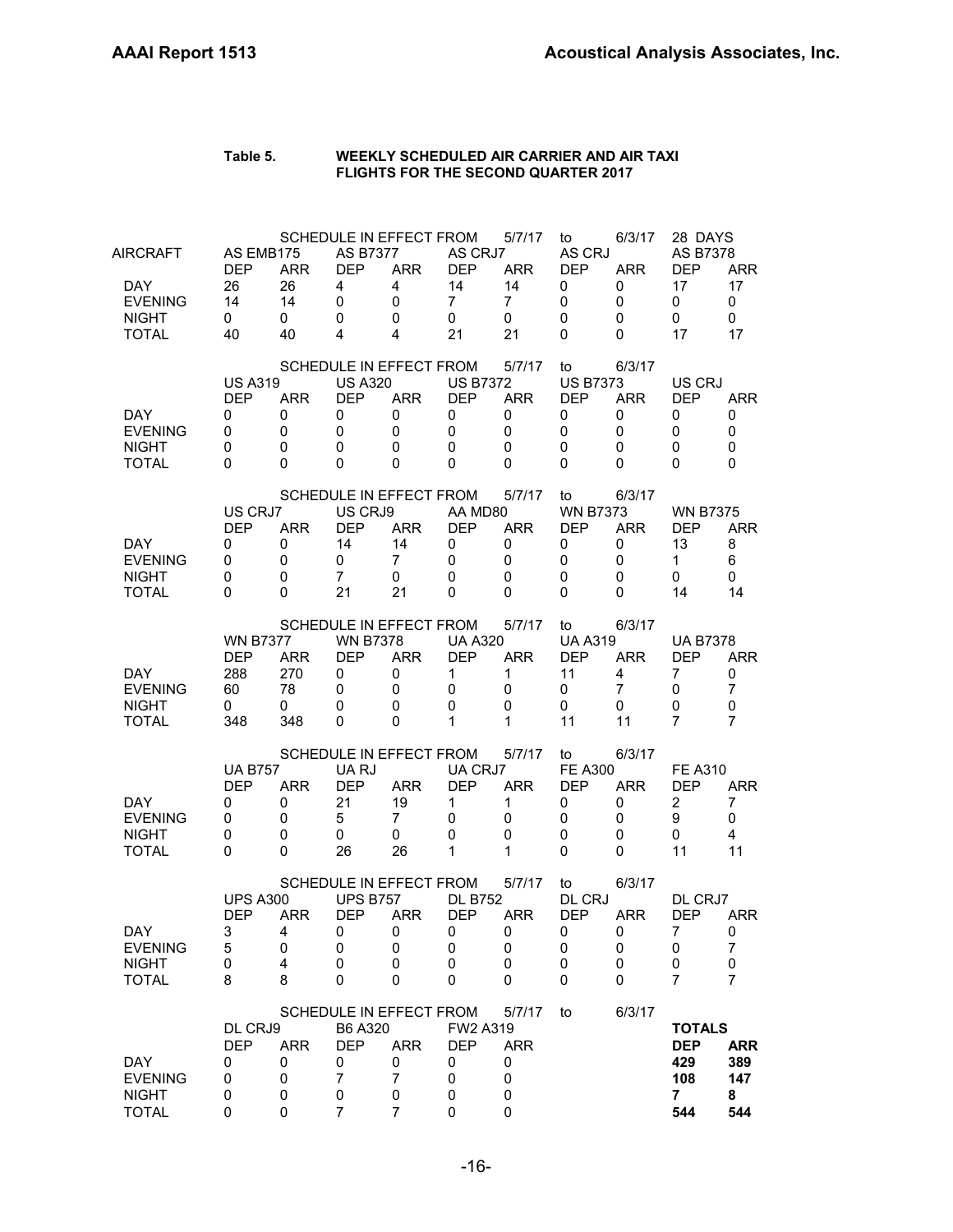| AIRCRAFT<br>DAY.<br><b>EVENING</b><br><b>NIGHT</b><br><b>TOTAL</b> | AS EMB175<br><b>DEP</b><br>26<br>14<br>0<br>40         | <b>ARR</b><br>26<br>14<br>0<br>40        | <b>AS B7377</b><br><b>DEP</b><br>4<br>0<br>0<br>4                   | SCHEDULE IN EFFECT FROM<br><b>ARR</b><br>$\overline{4}$<br>0<br>0<br>4              | AS CRJ7<br><b>DEP</b><br>14<br>$\overline{7}$<br>0<br>21          | 6/4/17<br><b>ARR</b><br>14<br>$\overline{7}$<br>0<br>21       | to<br>AS CRJ<br><b>DEP</b><br>0<br>$\mathbf 0$<br>0<br>0          | 6/8/17<br><b>ARR</b><br>0<br>0<br>0<br>0  | 5 DAYS<br>AS B7378<br><b>DEP</b><br>17<br>0<br>0<br>17            | <b>ARR</b><br>17<br>$\mathbf 0$<br>0<br>17            |
|--------------------------------------------------------------------|--------------------------------------------------------|------------------------------------------|---------------------------------------------------------------------|-------------------------------------------------------------------------------------|-------------------------------------------------------------------|---------------------------------------------------------------|-------------------------------------------------------------------|-------------------------------------------|-------------------------------------------------------------------|-------------------------------------------------------|
| DAY.<br><b>EVENING</b><br><b>NIGHT</b><br><b>TOTAL</b>             | <b>US A319</b><br><b>DEP</b><br>0<br>0<br>0<br>0       | <b>ARR</b><br>0<br>$\mathbf 0$<br>0<br>0 | <b>US A320</b><br><b>DEP</b><br>0<br>$\mathbf 0$<br>0<br>$\Omega$   | SCHEDULE IN EFFECT FROM<br><b>ARR</b><br>0<br>0<br>0<br>0                           | <b>US B7372</b><br><b>DEP</b><br>0<br>$\Omega$<br>0<br>$\Omega$   | 6/4/17<br><b>ARR</b><br>0<br>$\Omega$<br>$\Omega$<br>$\Omega$ | to<br><b>US B7373</b><br><b>DEP</b><br>0<br>0<br>$\mathbf 0$<br>0 | 6/8/17<br><b>ARR</b><br>0<br>0<br>0<br>0  | US CRJ<br><b>DEP</b><br>0<br>0<br>0<br>0                          | <b>ARR</b><br>0<br>$\mathbf 0$<br>0<br>$\Omega$       |
| <b>DAY</b><br><b>EVENING</b><br><b>NIGHT</b><br><b>TOTAL</b>       | US CRJ7<br><b>DEP</b><br>0<br>0<br>0<br>$\Omega$       | <b>ARR</b><br>0<br>0<br>0<br>0           | US CRJ9<br><b>DEP</b><br>14<br>0<br>$\overline{7}$<br>21            | SCHEDULE IN EFFECT FROM<br><b>ARR</b><br>14<br>7<br>0<br>21                         | AA MD80<br><b>DEP</b><br>0<br>0<br>$\mathbf{0}$<br>$\Omega$       | 6/4/17<br><b>ARR</b><br>0<br>$\mathbf 0$<br>0<br>$\Omega$     | to<br><b>WN B7373</b><br><b>DEP</b><br>0<br>0<br>$\mathbf 0$<br>0 | 6/8/17<br><b>ARR</b><br>0<br>0<br>0<br>0  | <b>WN B7375</b><br><b>DEP</b><br>13<br>1<br>0<br>14               | <b>ARR</b><br>8<br>6<br>0<br>14                       |
| DAY.<br><b>EVENING</b><br><b>NIGHT</b><br><b>TOTAL</b>             | <b>WN B7377</b><br><b>DEP</b><br>308<br>51<br>0<br>359 | <b>ARR</b><br>282<br>77<br>0<br>359      | <b>WN B7378</b><br><b>DEP</b><br>0<br>0<br>0<br>0                   | <b>SCHEDULE IN EFFECT FROM</b><br><b>ARR</b><br>0<br>0<br>0<br>$\Omega$             | <b>UA A320</b><br><b>DEP</b><br>1<br>0<br>$\Omega$<br>1           | 6/4/17<br><b>ARR</b><br>1<br>0<br>0<br>$\mathbf{1}$           | to<br><b>UA A319</b><br><b>DEP</b><br>11<br>0<br>0<br>11          | 6/8/17<br><b>ARR</b><br>4<br>7<br>0<br>11 | <b>UA B7378</b><br>DEP<br>7<br>0<br>0<br>7                        | <b>ARR</b><br>0<br>7<br>$\mathbf 0$<br>$\overline{7}$ |
| DAY.<br><b>EVENING</b><br><b>NIGHT</b><br><b>TOTAL</b>             | <b>UA B757</b><br><b>DEP</b><br>0<br>0<br>0<br>0       | <b>ARR</b><br>0<br>0<br>0<br>0           | UA RJ<br><b>DEP</b><br>21<br>5<br>0<br>26                           | SCHEDULE IN EFFECT FROM<br><b>ARR</b><br>19<br>7<br>0<br>26                         | UA CRJ7<br><b>DEP</b><br>1<br>0<br>0<br>1                         | 6/4/17<br><b>ARR</b><br>1<br>0<br>0<br>$\mathbf{1}$           | to<br><b>FE A300</b><br><b>DEP</b><br>0<br>0<br>0<br>0            | 6/8/17<br><b>ARR</b><br>0<br>0<br>0<br>0  | <b>FE A310</b><br><b>DEP</b><br>$\overline{c}$<br>9<br>0<br>11    | <b>ARR</b><br>7<br>0<br>4<br>11                       |
| DAY<br><b>EVENING</b><br><b>NIGHT</b><br><b>TOTAL</b>              | <b>UPS A300</b><br><b>DEP</b><br>3<br>5<br>0<br>8      | <b>ARR</b><br>4<br>0<br>4<br>8           | <b>UPS B757</b><br><b>DEP</b><br>0<br>0<br>0<br>0                   | SCHEDULE IN EFFECT FROM<br><b>ARR</b><br>O<br>0<br>0<br>0                           | <b>DL B752</b><br><b>DEP</b><br>O<br>0<br>$\mathbf 0$<br>$\Omega$ | 6/4/17<br><b>ARR</b><br>0<br>0<br>0<br>0                      | to<br>DL CRJ<br><b>DEP</b><br>$\cup$<br>0<br>0<br>0               | 6/8/17<br><b>ARR</b><br>O<br>0<br>0<br>0  | DL CRJ7<br><b>DFP</b><br>7<br>0<br>0<br>7                         | ARR.<br>0<br>$\overline{7}$<br>0<br>7                 |
| <b>DAY</b><br><b>EVENING</b><br><b>NIGHT</b><br><b>TOTAL</b>       | DL CRJ9<br><b>DEP</b><br>0<br>0<br>0<br>0              | <b>ARR</b><br>0<br>0<br>0<br>0           | B6 A320<br><b>DEP</b><br>0<br>$\overline{7}$<br>0<br>$\overline{7}$ | SCHEDULE IN EFFECT FROM<br><b>ARR</b><br>0<br>$\overline{7}$<br>0<br>$\overline{7}$ | FW2 A319<br><b>DEP</b><br>0<br>0<br>0<br>0                        | 6/4/17<br><b>ARR</b><br>0<br>0<br>0<br>0                      | to                                                                | 6/8/17                                    | <b>TOTALS</b><br><b>DEP</b><br>449<br>99<br>$\overline{7}$<br>555 | <b>ARR</b><br>401<br>146<br>8<br>555                  |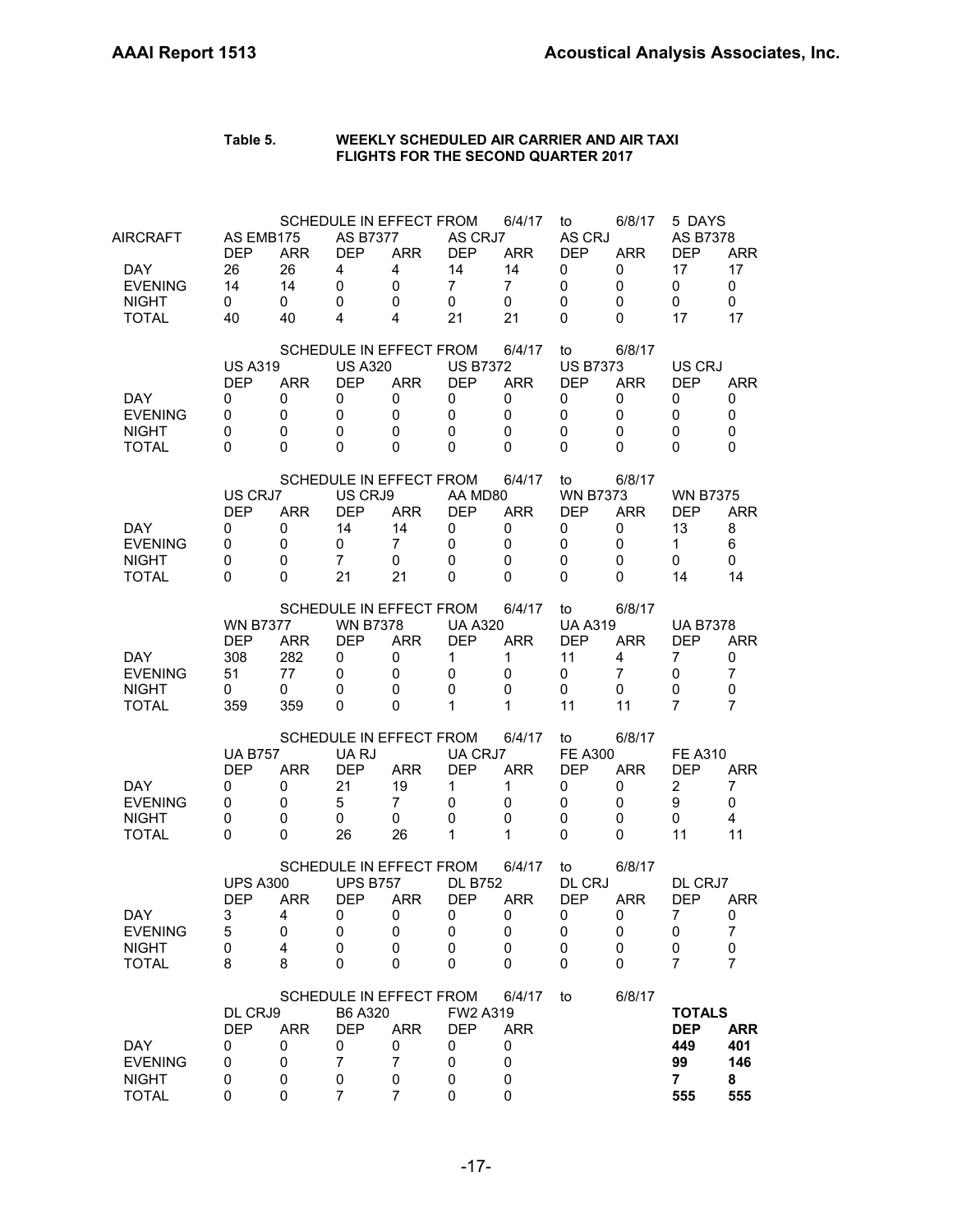| AIRCRAFT<br>DAY.<br><b>EVENING</b><br><b>NIGHT</b><br><b>TOTAL</b> | AS EMB175<br><b>DEP</b><br>26<br>14<br>0<br>40          | <b>ARR</b><br>26<br>14<br>0<br>40   | <b>AS B7377</b><br><b>DEP</b><br>4<br>$\mathbf 0$<br>0<br>4 | SCHEDULE IN EFFECT FROM<br><b>ARR</b><br>4<br>0<br>0<br>4              | AS CRJ7<br><b>DEP</b><br>14<br>$\overline{7}$<br>$\mathbf 0$<br>21 | 6/9/17<br><b>ARR</b><br>14<br>$\overline{7}$<br>0<br>21          | to<br>AS CRJ<br><b>DEP</b><br>0<br>0<br>0<br>0                                   | <b>ARR</b><br>0<br>0<br>0<br>0                                      | 6/10/17 2 DAYS<br>AS B7378<br><b>DEP</b><br>17<br>0<br>0<br>17     | <b>ARR</b><br>17<br>0<br>0<br>17             |
|--------------------------------------------------------------------|---------------------------------------------------------|-------------------------------------|-------------------------------------------------------------|------------------------------------------------------------------------|--------------------------------------------------------------------|------------------------------------------------------------------|----------------------------------------------------------------------------------|---------------------------------------------------------------------|--------------------------------------------------------------------|----------------------------------------------|
| DAY.<br><b>EVENING</b><br><b>NIGHT</b><br><b>TOTAL</b>             | <b>US A319</b><br><b>DEP</b><br>0<br>0<br>0<br>$\Omega$ | <b>ARR</b><br>0<br>0<br>0<br>0      | <b>US A320</b><br><b>DEP</b><br>0<br>0<br>0<br>0            | SCHEDULE IN EFFECT FROM<br><b>ARR</b><br>0<br>0<br>0<br>0              | <b>US B7372</b><br><b>DEP</b><br>0<br>$\mathbf 0$<br>0<br>$\Omega$ | 6/9/17<br><b>ARR</b><br>0<br>$\mathbf 0$<br>$\Omega$<br>$\Omega$ | to<br><b>US B7373</b><br><b>DEP</b><br>0<br>0<br>0<br>0                          | 6/10/17<br><b>ARR</b><br>0<br>0<br>0<br>0                           | US CRJ<br><b>DFP</b><br>0<br>0<br>0<br>$\Omega$                    | <b>ARR</b><br>0<br>0<br>0<br>0               |
| DAY.<br><b>EVENING</b><br><b>NIGHT</b><br><b>TOTAL</b>             | US CRJ7<br><b>DEP</b><br>0<br>0<br>0<br>0               | <b>ARR</b><br>0<br>0<br>0<br>0      | US CRJ9<br><b>DEP</b><br>14<br>0<br>$\overline{7}$<br>21    | SCHEDULE IN EFFECT FROM<br><b>ARR</b><br>14<br>7<br>0<br>21            | AA MD80<br><b>DEP</b><br>0<br>$\mathbf 0$<br>$\Omega$<br>0         | 6/9/17<br><b>ARR</b><br>0<br>$\mathbf 0$<br>0<br>0               | to<br><b>WN B7373</b><br><b>DEP</b><br>0<br>0<br>0<br>$\mathbf 0$                | 6/10/17<br><b>ARR</b><br>0<br>0<br>0<br>0                           | <b>WN B7375</b><br><b>DEP</b><br>20<br>$\mathbf{1}$<br>0<br>21     | <b>ARR</b><br>13<br>8<br>0<br>21             |
| DAY.<br><b>EVENING</b><br><b>NIGHT</b><br><b>TOTAL</b>             | <b>WN B7377</b><br><b>DEP</b><br>308<br>51<br>0<br>359  | <b>ARR</b><br>282<br>77<br>0<br>359 | <b>WN B7378</b><br><b>DEP</b><br>0<br>0<br>0<br>0           | SCHEDULE IN EFFECT FROM<br><b>ARR</b><br>0<br>0<br>0<br>0              | <b>UA A320</b><br><b>DEP</b><br>5<br>0<br>$\mathbf 0$<br>5         | 6/9/17<br><b>ARR</b><br>5<br>0<br>0<br>5                         | to<br><b>UA A319</b><br><b>DEP</b><br>$\overline{2}$<br>0<br>0<br>$\overline{2}$ | 6/10/17<br><b>ARR</b><br>$\overline{2}$<br>0<br>0<br>$\overline{2}$ | <b>UA B7378</b><br>DEP<br>7<br>0<br>0<br>7                         | <b>ARR</b><br>0<br>7<br>$\mathbf 0$<br>7     |
| DAY.<br><b>EVENING</b><br><b>NIGHT</b><br><b>TOTAL</b>             | <b>UA B757</b><br><b>DEP</b><br>0<br>0<br>0<br>0        | <b>ARR</b><br>0<br>0<br>0<br>0      | UA RJ<br><b>DEP</b><br>14<br>6<br>0<br>20                   | SCHEDULE IN EFFECT FROM<br><b>ARR</b><br>14<br>6.<br>0<br>20           | UA CRJ7<br><b>DEP</b><br>0<br>0<br>0<br>0                          | 6/9/17<br><b>ARR</b><br>0<br>0<br>0<br>0                         | to<br><b>FE A300</b><br><b>DEP</b><br>0<br>0<br>0<br>0                           | 6/10/17<br><b>ARR</b><br>0<br>0<br>0<br>0                           | <b>FE A310</b><br><b>DEP</b><br>$\overline{c}$<br>9<br>0<br>11     | <b>ARR</b><br>7<br>0<br>$\overline{4}$<br>11 |
| DAY<br><b>EVENING</b><br><b>NIGHT</b><br><b>TOTAL</b>              | <b>UPS A300</b><br><b>DEP</b><br>3<br>5<br>0<br>8       | <b>ARR</b><br>4<br>0<br>4<br>8      | <b>UPS B757</b><br><b>DEP</b><br>0<br>0<br>0<br>0           | SCHEDULE IN EFFECT FROM<br><b>ARR</b><br>0<br>0<br>0<br>0              | <b>DL B752</b><br><b>DEP</b><br>0<br>0<br>0<br>0                   | 6/9/17<br><b>ARR</b><br>0<br>0<br>0<br>0                         | to<br>DL CRJ<br><b>DEP</b><br>$\cup$<br>0<br>0<br>0                              | 6/10/17<br><b>ARR</b><br>0<br>0<br>0<br>0                           | DL CRJ7<br><b>DEP</b><br>7<br>0<br>0<br>7                          | <b>ARR</b><br>0<br>7<br>0<br>7               |
| <b>DAY</b><br><b>EVENING</b><br><b>NIGHT</b><br><b>TOTAL</b>       | DL CRJ9<br><b>DEP</b><br>0<br>0<br>0<br>0               | <b>ARR</b><br>0<br>0<br>0<br>0      | B6 A320<br><b>DEP</b><br>0<br>$\overline{7}$<br>0<br>7      | SCHEDULE IN EFFECT FROM<br><b>ARR</b><br>0<br>$\overline{7}$<br>0<br>7 | FW2 A319<br><b>DEP</b><br>0<br>0<br>0<br>0                         | 6/9/17<br><b>ARR</b><br>0<br>0<br>0<br>0                         | to                                                                               | 6/10/17                                                             | <b>TOTALS</b><br><b>DEP</b><br>443<br>100<br>$\overline{7}$<br>550 | <b>ARR</b><br>402<br>140<br>8<br>550         |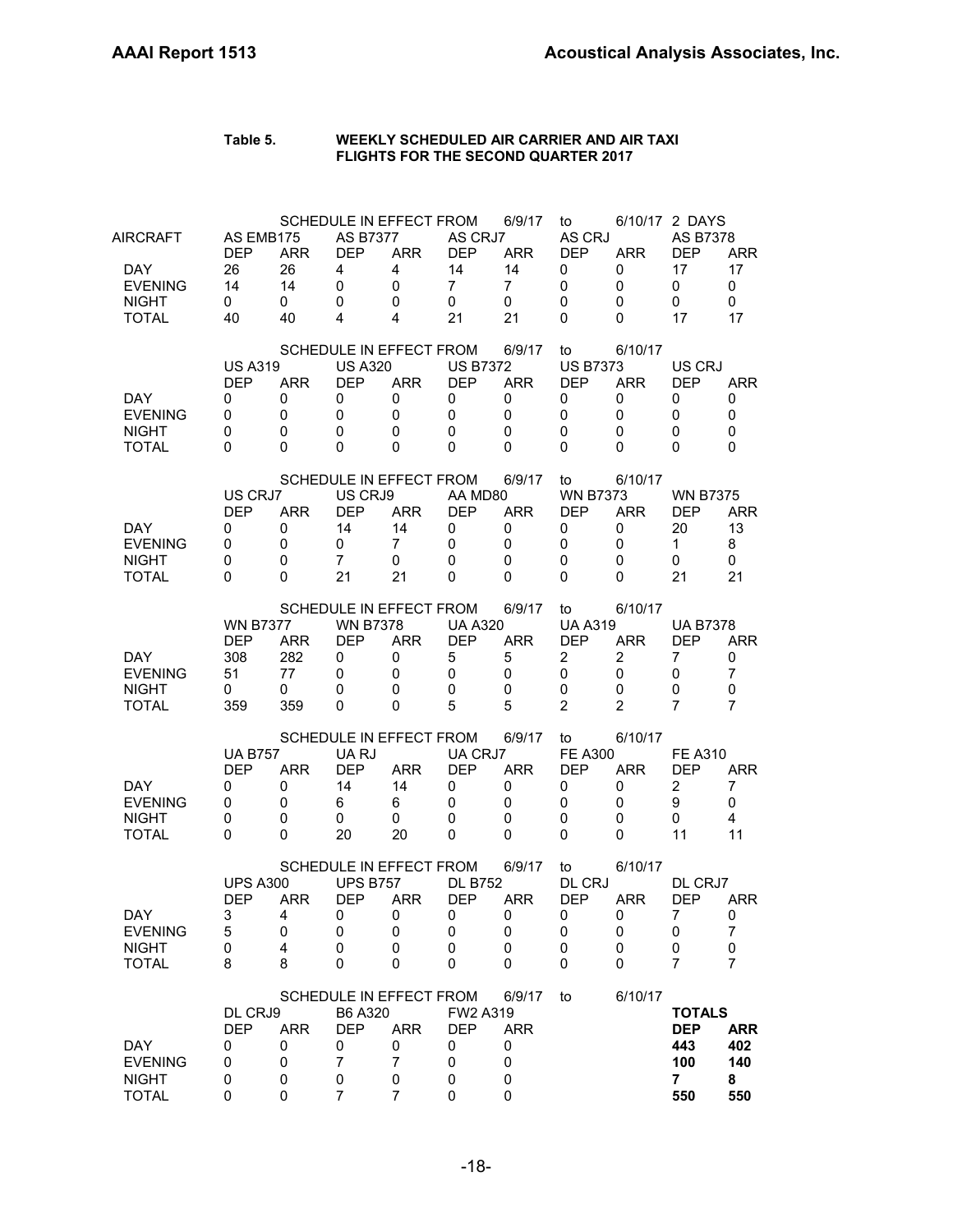| <b>AIRCRAFT</b><br>DAY.<br><b>EVENING</b><br><b>NIGHT</b><br><b>TOTAL</b> | AS EMB175<br><b>DEP</b><br>33<br>$\overline{7}$<br>0<br>40 | <b>ARR</b><br>33<br>$\overline{7}$<br>0<br>40 | <b>AS B7377</b><br><b>DEP</b><br>3<br>0<br>0<br>3                   | SCHEDULE IN EFFECT FROM<br><b>ARR</b><br>3<br>0<br>0<br>3                           | AS CRJ7<br><b>DEP</b><br>14<br>$\overline{7}$<br>0<br>21                  | 6/11/17 to<br><b>ARR</b><br>14<br>$\overline{7}$<br>0<br>21       | AS CRJ<br><b>DEP</b><br>0<br>0<br>0<br>0                               | <b>ARR</b><br>0<br>0<br>0<br>0                                      | 6/30/17 20 DAYS<br>AS B7378<br><b>DEP</b><br>18<br>0<br>0<br>18   | <b>ARR</b><br>18<br>$\mathbf 0$<br>0<br>18  |
|---------------------------------------------------------------------------|------------------------------------------------------------|-----------------------------------------------|---------------------------------------------------------------------|-------------------------------------------------------------------------------------|---------------------------------------------------------------------------|-------------------------------------------------------------------|------------------------------------------------------------------------|---------------------------------------------------------------------|-------------------------------------------------------------------|---------------------------------------------|
| DAY.<br><b>EVENING</b><br><b>NIGHT</b><br><b>TOTAL</b>                    | <b>US A319</b><br><b>DEP</b><br>0<br>0<br>0<br>$\Omega$    | <b>ARR</b><br>0<br>0<br>0<br>0                | <b>US A320</b><br><b>DEP</b><br>0<br>0<br>0<br>0                    | SCHEDULE IN EFFECT FROM<br><b>ARR</b><br>0<br>0<br>0<br>0                           | <b>US B7372</b><br><b>DEP</b><br>0<br>$\mathbf 0$<br>$\Omega$<br>$\Omega$ | 6/11/17 to<br><b>ARR</b><br>0<br>$\Omega$<br>$\Omega$<br>$\Omega$ | <b>US B7373</b><br><b>DEP</b><br>0<br>$\mathbf 0$<br>0<br>$\mathbf{0}$ | 6/30/17<br><b>ARR</b><br>0<br>0<br>0<br>0                           | US CRJ<br><b>DEP</b><br>0<br>0<br>0<br>$\Omega$                   | <b>ARR</b><br>0<br>0<br>0<br>0              |
| DAY.<br><b>EVENING</b><br><b>NIGHT</b><br><b>TOTAL</b>                    | US CRJ7<br><b>DEP</b><br>0<br>0<br>0<br>$\Omega$           | <b>ARR</b><br>0<br>0<br>0<br>$\Omega$         | US CRJ9<br><b>DEP</b><br>14<br>0<br>$\overline{7}$<br>21            | SCHEDULE IN EFFECT FROM<br><b>ARR</b><br>14<br>7<br>0<br>21                         | AA MD80<br><b>DEP</b><br>0<br>$\mathbf 0$<br>$\mathbf{0}$<br>0            | 6/11/17 to<br><b>ARR</b><br>0<br>$\mathbf 0$<br>0<br>0            | <b>WN B7373</b><br><b>DEP</b><br>0<br>0<br>$\mathbf 0$<br>0            | 6/30/17<br><b>ARR</b><br>0<br>0<br>0<br>0                           | <b>WN B7375</b><br><b>DEP</b><br>20<br>$\mathbf{1}$<br>0<br>21    | <b>ARR</b><br>13<br>8<br>0<br>21            |
| DAY.<br><b>EVENING</b><br><b>NIGHT</b><br><b>TOTAL</b>                    | <b>WN B7377</b><br><b>DEP</b><br>308<br>51<br>0<br>359     | <b>ARR</b><br>282<br>77<br>0<br>359           | <b>WN B7378</b><br><b>DEP</b><br>0<br>0<br>0<br>0                   | SCHEDULE IN EFFECT FROM<br><b>ARR</b><br>0<br>0<br>0<br>$\Omega$                    | <b>UA A320</b><br><b>DEP</b><br>5<br>0<br>$\mathbf 0$<br>5                | 6/11/17 to<br><b>ARR</b><br>5<br>0<br>0<br>5                      | <b>UA A319</b><br><b>DEP</b><br>2<br>0<br>0<br>$\overline{2}$          | 6/30/17<br><b>ARR</b><br>$\overline{2}$<br>0<br>0<br>$\overline{2}$ | <b>UA B7378</b><br>DEP<br>7<br>0<br>0<br>7                        | <b>ARR</b><br>0<br>$\overline{7}$<br>0<br>7 |
| DAY.<br><b>EVENING</b><br><b>NIGHT</b><br><b>TOTAL</b>                    | <b>UA B757</b><br><b>DEP</b><br>0<br>0<br>0<br>0           | <b>ARR</b><br>0<br>0<br>0<br>$\Omega$         | UA RJ<br><b>DEP</b><br>14<br>6<br>0<br>20                           | SCHEDULE IN EFFECT FROM<br><b>ARR</b><br>14<br>6<br>0<br>20                         | UA CRJ7<br><b>DEP</b><br>0<br>0<br>0<br>0                                 | 6/11/17 to<br><b>ARR</b><br>0<br>0<br>0<br>$\Omega$               | <b>FE A300</b><br><b>DEP</b><br>0<br>0<br>0<br>0                       | 6/30/17<br><b>ARR</b><br>0<br>0<br>0<br>0                           | <b>FE A310</b><br><b>DEP</b><br>2<br>9<br>0<br>11                 | ARR<br>7<br>0<br>4<br>11                    |
| DAY<br><b>EVENING</b><br><b>NIGHT</b><br><b>TOTAL</b>                     | <b>UPS A300</b><br><b>DEP</b><br>3<br>5<br>0<br>8          | <b>ARR</b><br>4<br>0<br>4<br>8                | <b>UPS B757</b><br><b>DEP</b><br>0<br>0<br>0<br>0                   | SCHEDULE IN EFFECT FROM<br><b>ARR</b><br>0<br>0<br>0<br>0                           | <b>DL B752</b><br><b>DEP</b><br>0<br>0<br>0<br>0                          | 6/11/17 to<br><b>ARR</b><br>O<br>0<br>0<br>0                      | DL CRJ<br><b>DEP</b><br>0<br>0<br>0<br>0                               | 6/30/17<br><b>ARR</b><br>0<br>0<br>0<br>0                           | DL CRJ7<br><b>DEP</b><br>7<br>0<br>0<br>7                         | <b>ARR</b><br>0<br>$\overline{7}$<br>0<br>7 |
| <b>DAY</b><br><b>EVENING</b><br><b>NIGHT</b><br><b>TOTAL</b>              | DL CRJ9<br><b>DEP</b><br>0<br>0<br>0<br>0                  | <b>ARR</b><br>0<br>0<br>0<br>0                | B6 A320<br><b>DEP</b><br>0<br>$\overline{7}$<br>0<br>$\overline{7}$ | SCHEDULE IN EFFECT FROM<br><b>ARR</b><br>0<br>$\overline{7}$<br>0<br>$\overline{7}$ | FW2 A319<br><b>DEP</b><br>0<br>0<br>0<br>0                                | 6/11/17 to<br><b>ARR</b><br>0<br>0<br>0<br>0                      |                                                                        | 6/30/17                                                             | <b>TOTALS</b><br><b>DEP</b><br>450<br>93<br>$\overline{7}$<br>550 | <b>ARR</b><br>409<br>133<br>8<br>550        |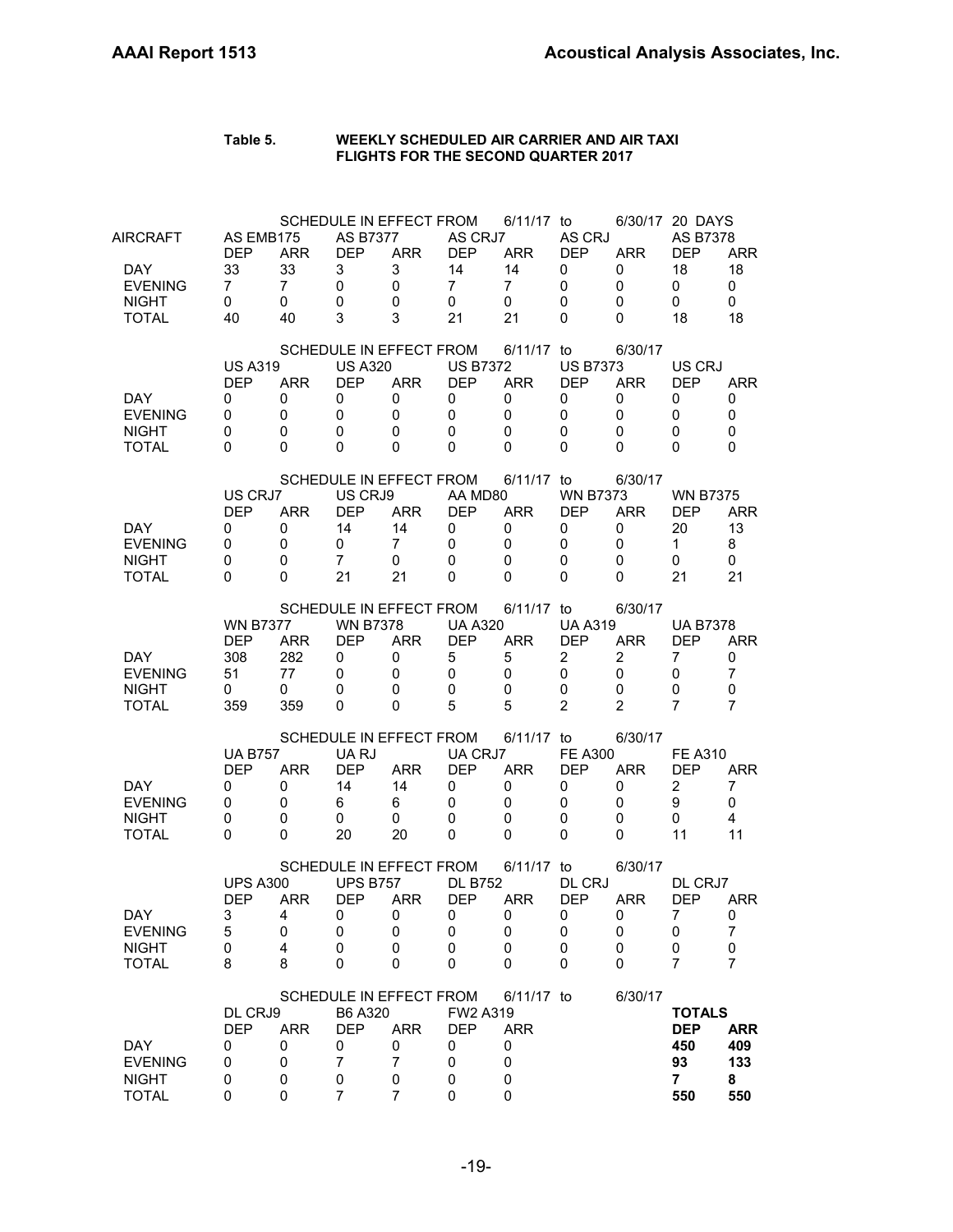# **TABLE 5. (CONTINUED)**

SECOND QUARTER 2017

# PERIOD TOTALS FOR AIR CARRIERS AND AIR TAXIS

# AIR CARRIERS

|                  | DEP        | ARR  |  |
|------------------|------------|------|--|
| DAY              | 5496       | 5101 |  |
| <b>EVE</b>       | 1292       | 1583 |  |
| <b>NIGHT</b>     | ი          | 104  |  |
| <b>TOTAL</b>     | 6788       | 6788 |  |
| <b>AIR TAXIS</b> |            |      |  |
|                  | <b>DEP</b> | ARR  |  |
| DAY              | 663        | 643  |  |
| ᇊᄹ               | 100        | 271  |  |

| FVF.         | 163 | 274 |
|--------------|-----|-----|
| <b>NIGHT</b> | 92  |     |
| <b>TOTAL</b> | 917 | 917 |

# AIR CARRIERS AND AIR TAXIS

|              | DEP  | ARR  |
|--------------|------|------|
| DAY          | 6159 | 5744 |
| EVE.         | 1455 | 1857 |
| <b>NIGHT</b> | 91   | 104  |
| <b>TOTAL</b> | 7705 | 7705 |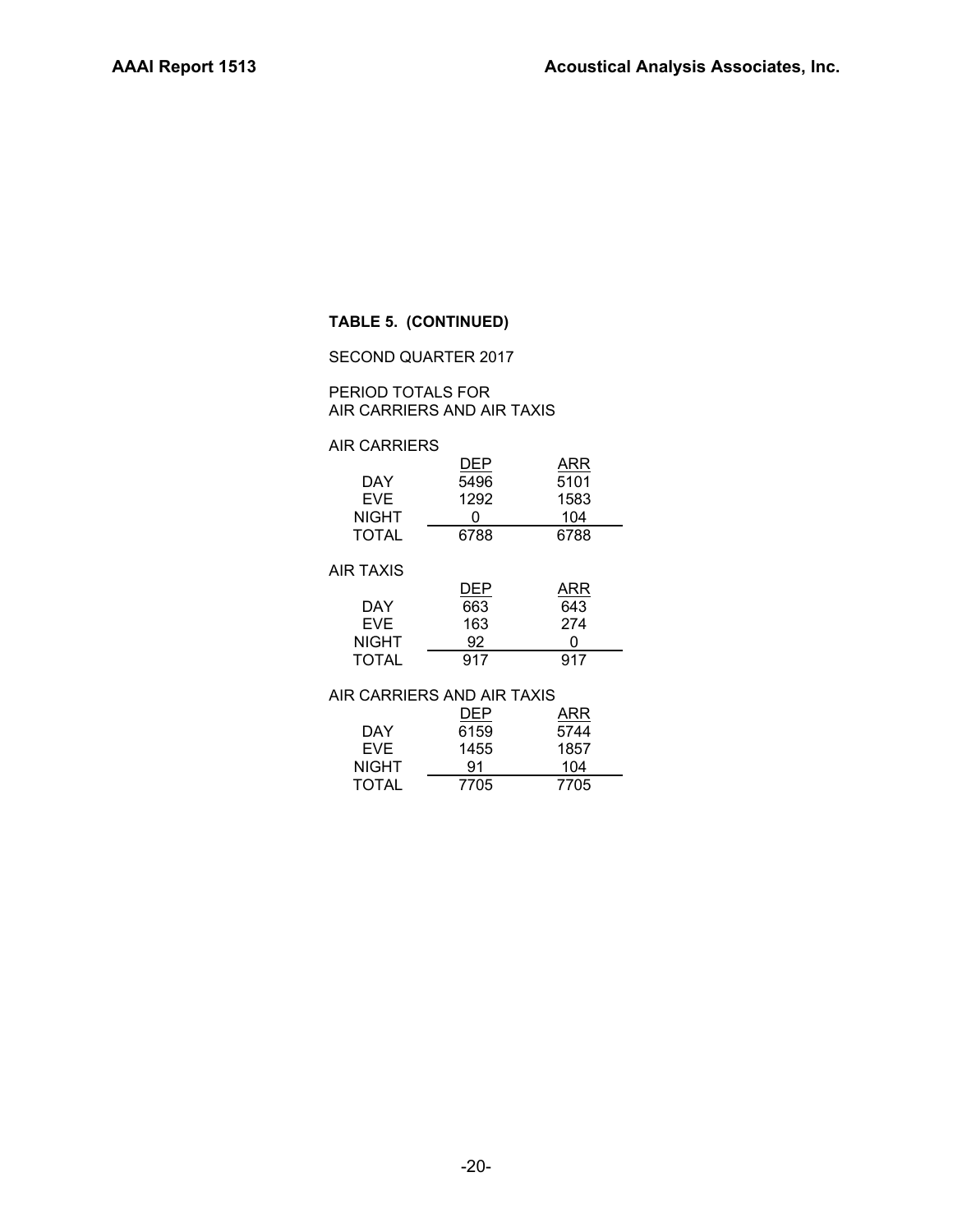# **VI. INCOMPATIBLE LAND USE**

The contours shown in Figures 1 and 2 were digitized and overlaid on a digital land use map of the area around the Airport. The total areas enclosed by the 65 and 70 dB CNEL contours were 579.9 and 235.6 acres, respectively. The areas of incompatible land uses enclosed by the contours were then computed. The incompatible land use areas were 8.14 acres within the 65 dB contour of which 0.37 acres were also within the 70 dB contour.

It should be noted that the above incompatible land areas do not include the soundproofed schools in the vicinity of the Airport (the Luther Burbank Middle School, St. Patrick and Glenwood Schools). The above incompatible land use areas also do not include those residences to which the Airport has acquired avigation easements. Within the 65 dB contour, the Airport has acquired avigation easements, through its residential sound insulation program, to 222 parcels of land. Those 222 parcels total 33.81 acres. One of the 222 parcels is also located within the 70 dB contour. Within the 65 dB contour, the Airport has also acquired avigation easements, under the Court of Appeal decision in Baker v. Burbank-Glendale-Pasadena Airport Authority, 220 Cal. App. 3d 1602 (1990), to 56 parcels of land. For 48 of the 56 parcels, the Authority has acquired avigation easements both through Baker and through its ongoing sound insulation program. Those 48 parcels are included in the total number of sound insulation program avigation easements set forth above. The 7 remaining Baker easement parcels total 0.89 acres.

It should be noted that the Airport Authority has made repeated attempts over the past several years to acoustically treat and obtain avigation easements at 55 single family residential parcels, totaling approximately 7.86 acres of the incompatible land use area within the 65 dB contour. Owners of these parcels have either refused to respond to notices regarding the sound insulation program, have withdrawn from the program, or own properties with major building code deficiencies that prevent them from participating.

The estimated numbers of incompatible residences are 60 within the 65 dB contour, of which 2 are also within the 70 dB contour. The estimated numbers of people residing within the 65 and 70 dB CNEL contours are 162 and 5, respectively.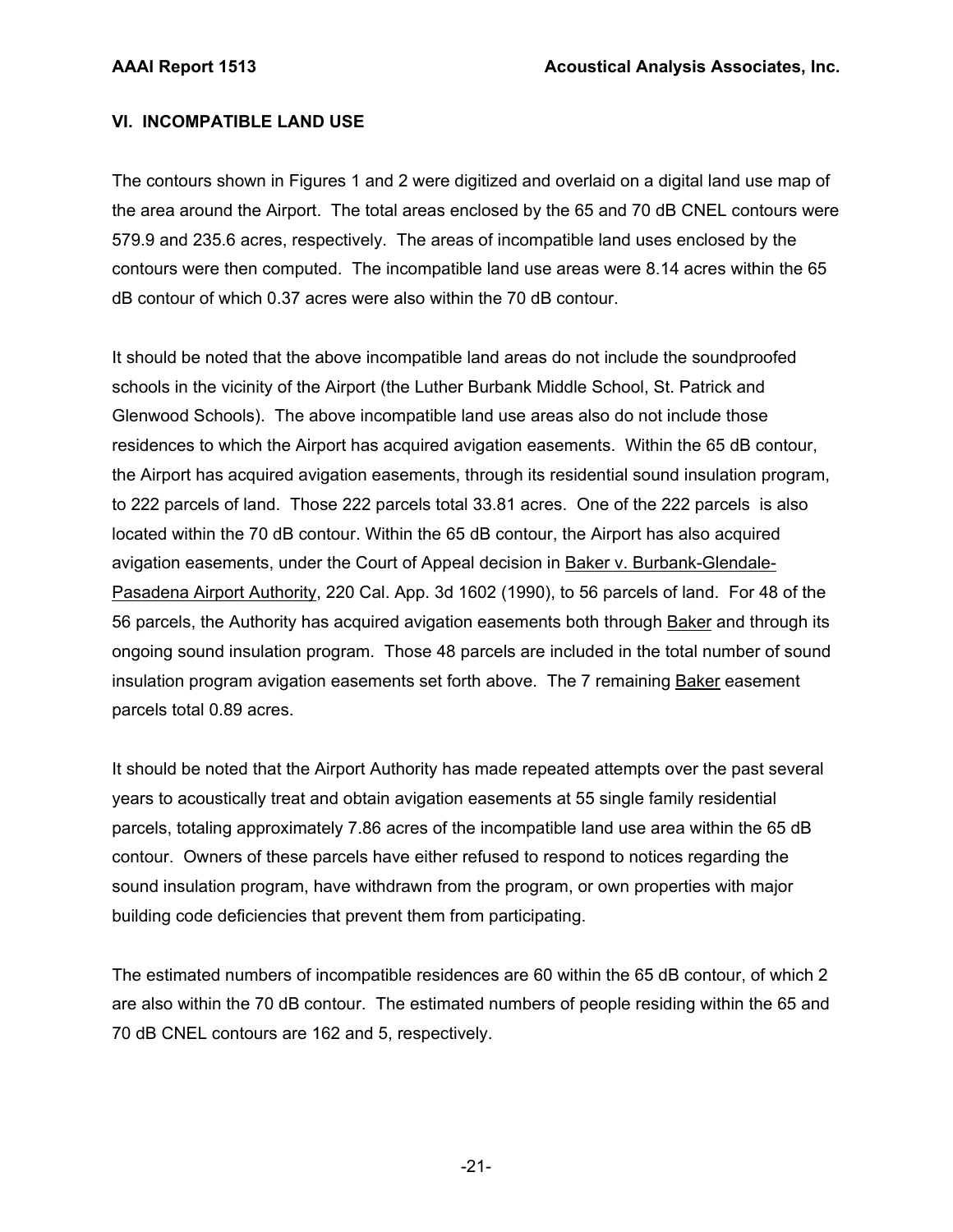# **REFERENCES**

- 1. California Department of Transportation, Division of Aeronautics, "Noise Standards", California Code of Regulations, Title 21, Chapter 2.5, Subchapter 6.
- 2. L-30488, Department of Transportation, State of California, 27 June 1984.
- 3. "Quarterly Noise Monitoring at Bob Hope Airport, Third Quarter 2016", AAAI Report 1492.
- 4. "Quarterly Noise Monitoring at Burbank Airport, Fourth Quarter 2016", AAAI Report 1493.
- 5. "Quarterly Noise Monitoring at Burbank Airport, First Quarter 2017", AAAI Report 1512.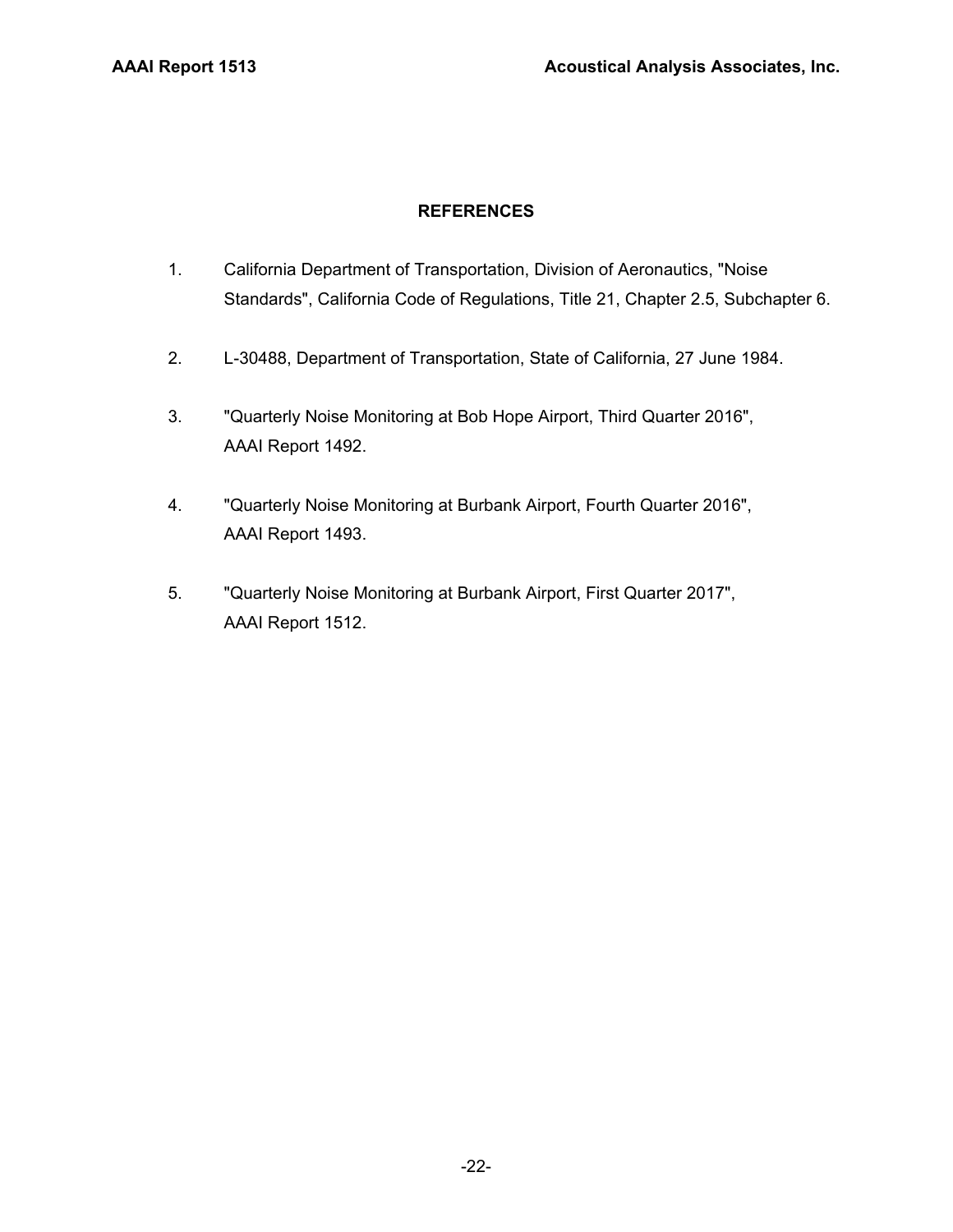**APPENDIX A NOISE MONITOR INSTRUMENTATION**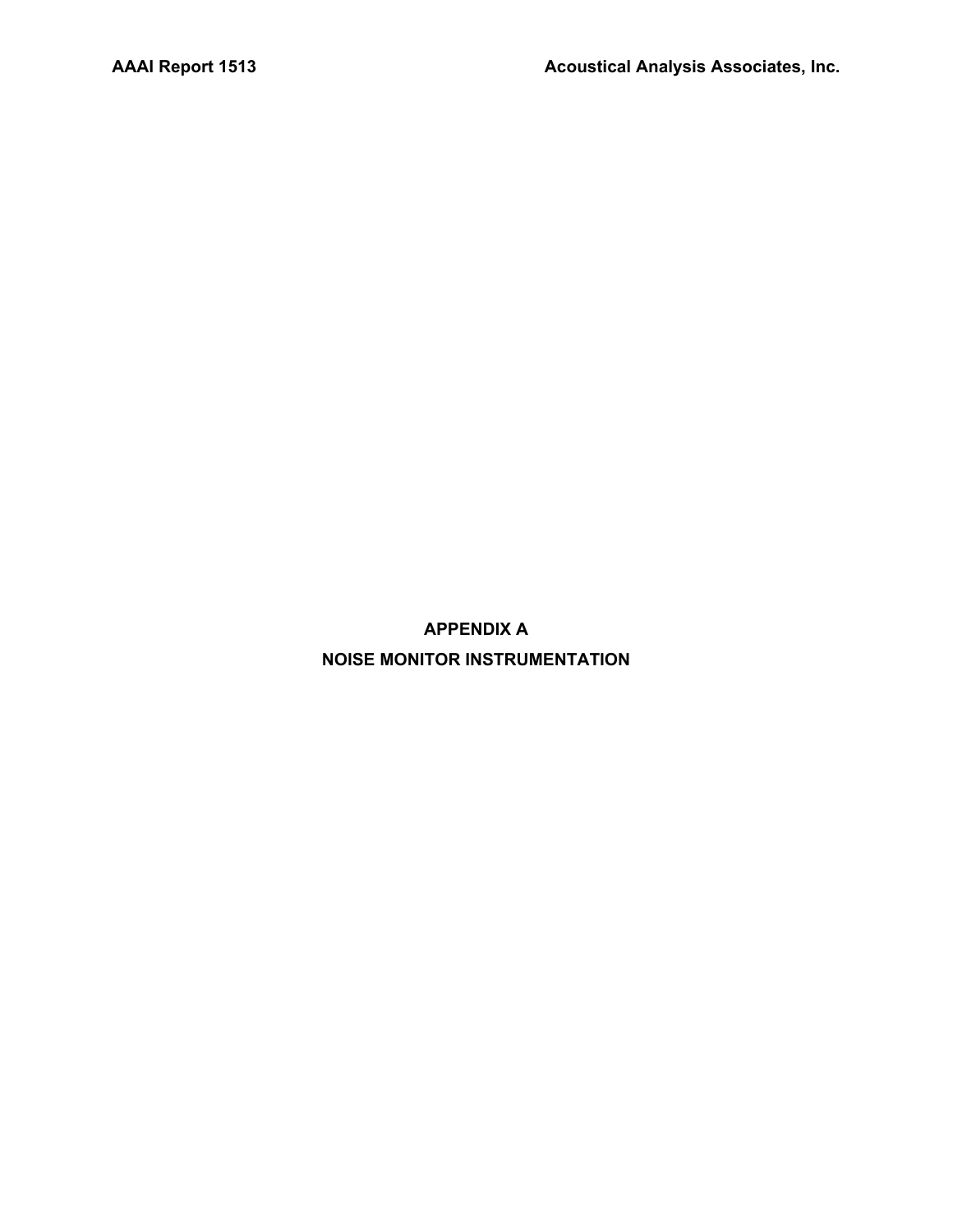# **APPENDIX A NOISE MONITOR INSTRUMENTATION**

The permanent noise monitor system, manufactured by Bruel & Kjaer, consists of 20 noise monitoring terminals (NMT) connected to a central site by DSL or wireless connections. The system block diagram showing the major elements is shown in Figure A-1. The electrical signal generated by the microphone/preamplifier assembly at each site is processed and saved locally in the B & K sound level meter. The signal is passed through an A-weighting filter and is then detected and converted to a digital level signal in decibels with a resolution of 0.1 dB.

The stored sound level data at each site is dumped once every 24-hour period via wireless or DSL connection to the central site. The data received by the central site are processed by the ANOMS computer software. According to preset parameters, the noise is separated into two categories--aircraft noise and community noise. Each event attributed to an aircraft is saved in a noise event file. Computations are made of hourly noise level, community noise equivalent level, runway use, and other parameters. A wide variety of data presentations is available by exercising a number of routines provided by B & K, as well as special-purpose routines that can be generated by the user.

The locations of the remote sites (shown in Figure 3) are listed by latitude and longitude in Table A-1.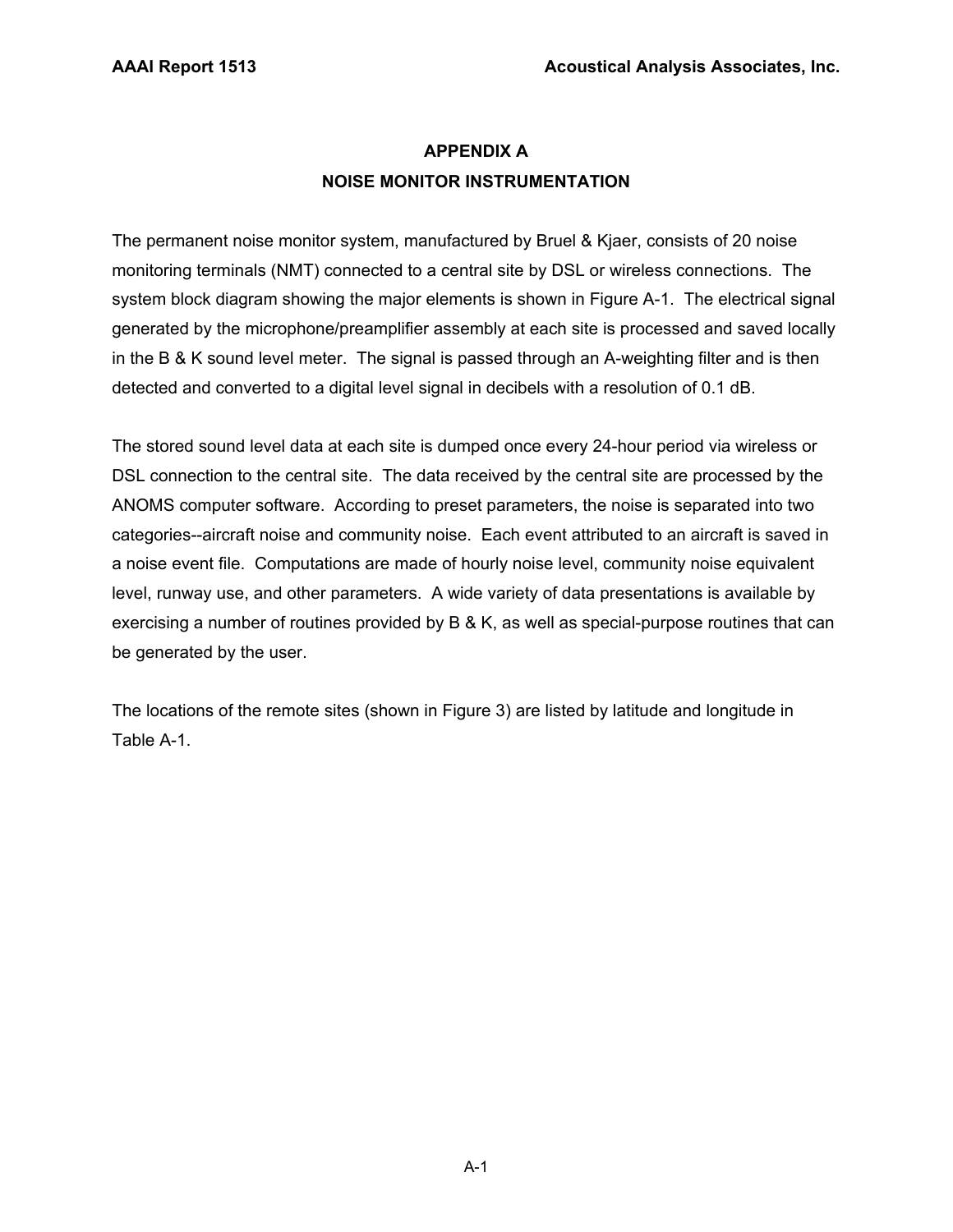

**Figure A-1. Permanent Noise Monitor System Schematic**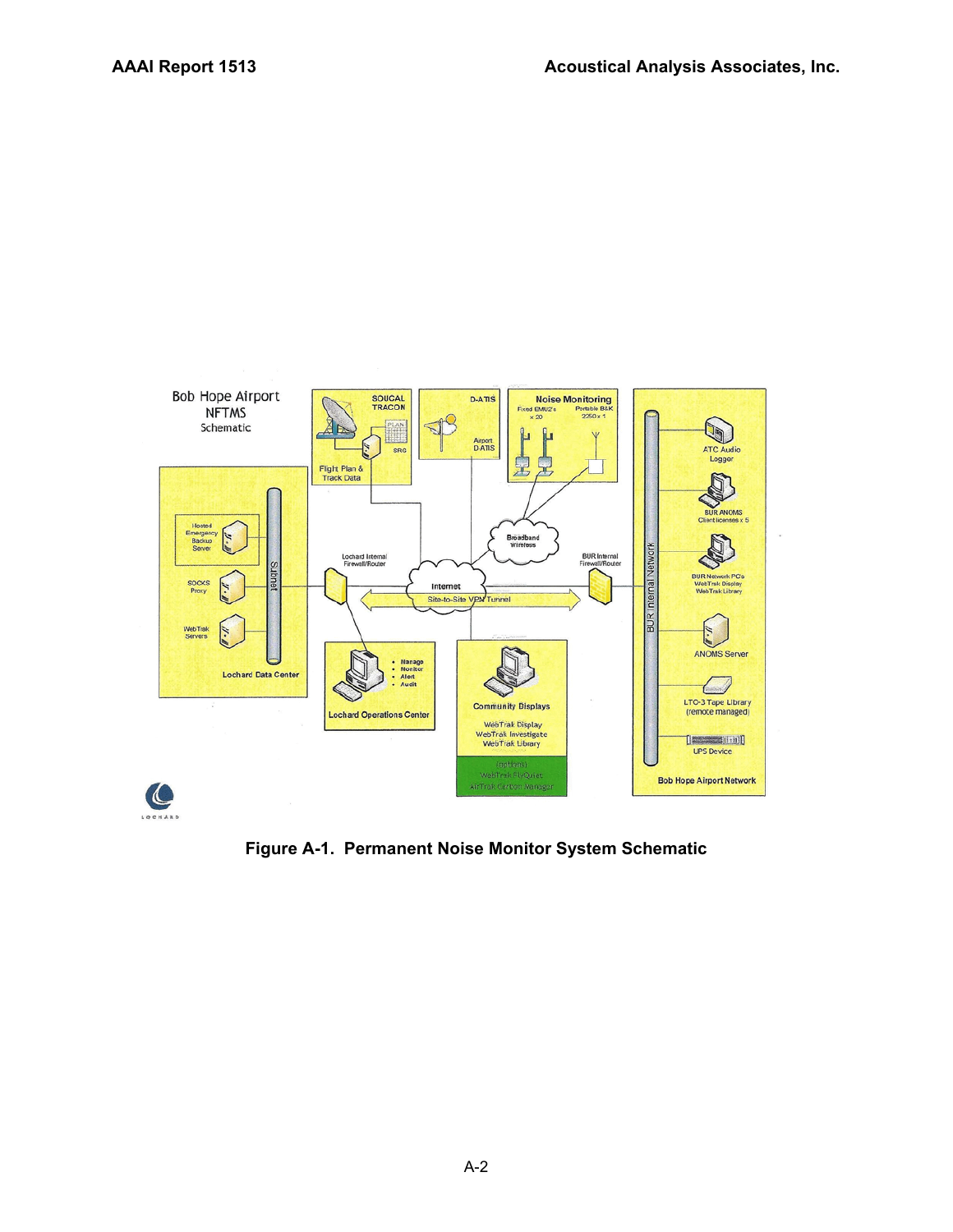# TABLE A-1 NOISE MONITOR SITE LOCATIONS

| NMT            | Latitude  | Longitude   |
|----------------|-----------|-------------|
| 1              | 34.188424 | -118.358983 |
| $\overline{2}$ | 34.184296 | -118.347330 |
| 3              | 34.175731 | -118.354197 |
| 4              | 34.212022 | -118.364391 |
| 5              | 34.215261 | -118.357381 |
| 6              | 34.220705 | -118.365214 |
| 7              | 34.224979 | -118.363989 |
| 9              | 34.198871 | -118.398889 |
| 10             | 34.195336 | -118.342392 |
| 11             | 34.197321 | -118.340376 |
| 12             | 34.190175 | -118.365404 |
| 13             | 34.181303 | -118.345270 |
| 14             | 34.178786 | -118.347134 |
| 15             | 34.173922 | -118.363157 |
| 16             | 34.181185 | -118.350949 |
| 18             | 34.196899 | -118.389014 |
| 19             | 34.181277 | -118.357866 |
| 20             | 34.188378 | -118.351878 |
| 21             | 34.186700 | -118.354939 |
| 22             | 34.217035 | -118.361725 |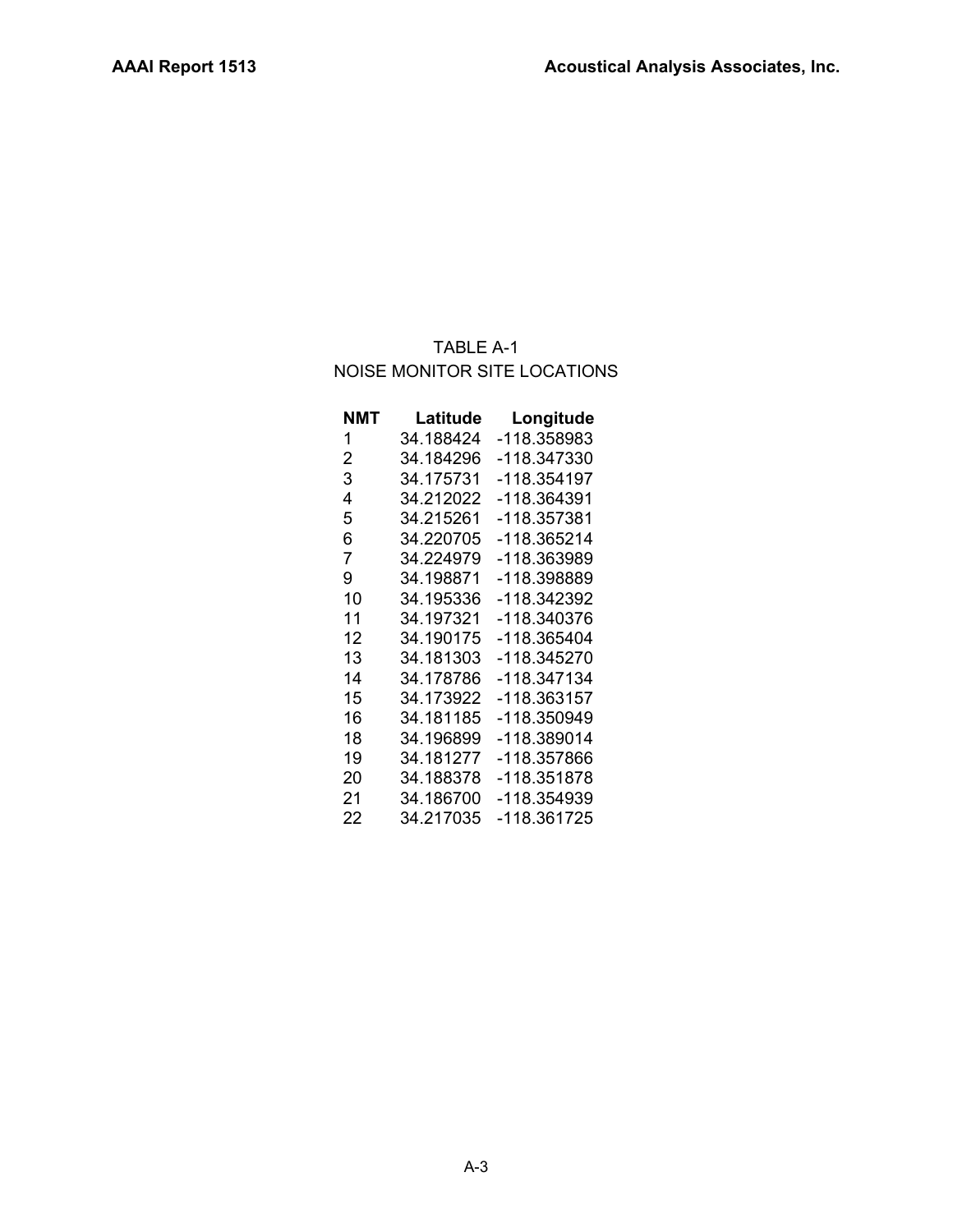**APPENDIX B CALIBRATION**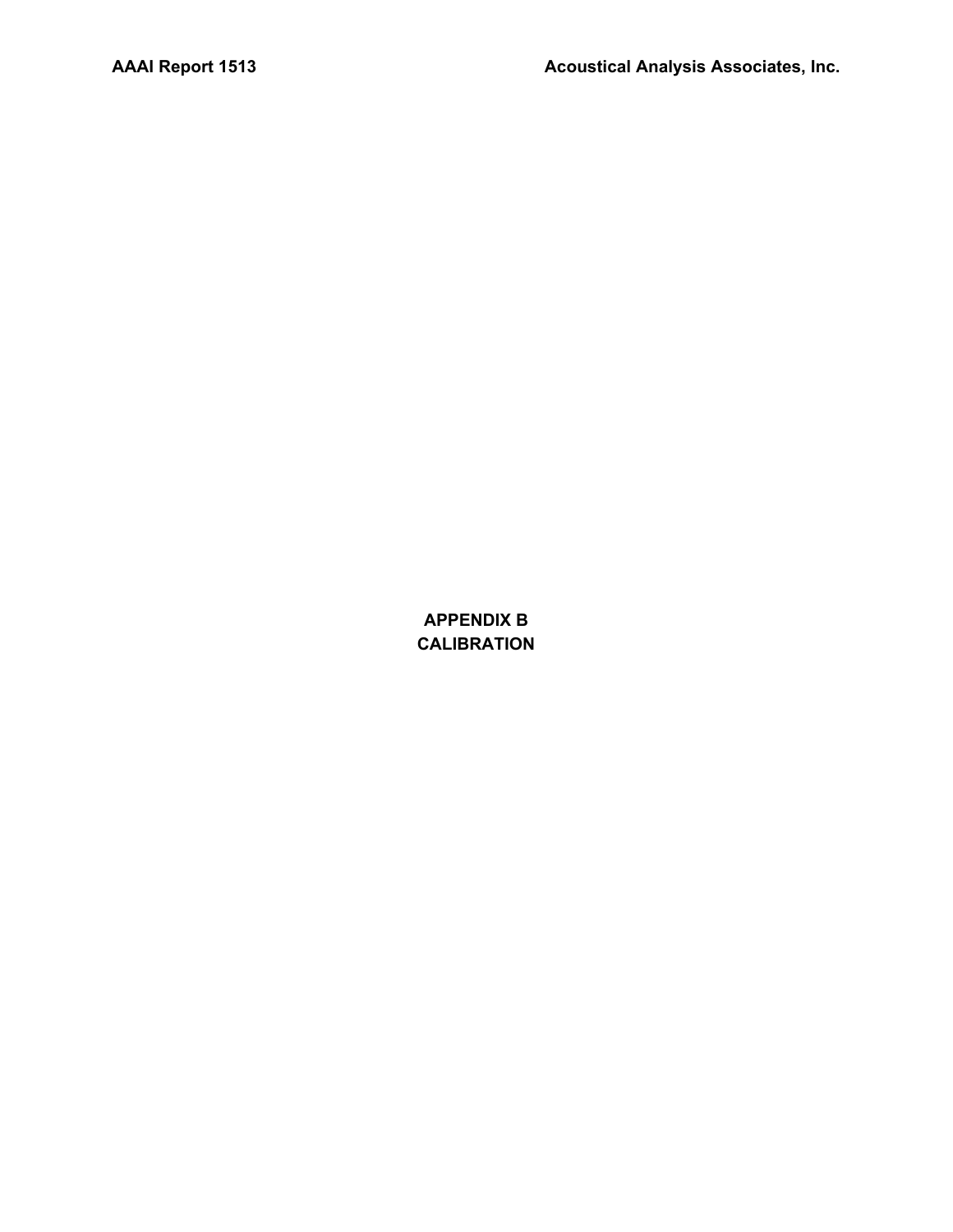# **APPENDIX B CALIBRATION**

The system was calibrated during setup using a Bruel and Kjaer acoustic calibrator. Acoustic calibrations are performed annually. Electrical calibrations are performed automatically four times per 24-hour day. Figure B-1 shows the calibration summary for January 2013 and Figure B-2 shows the detailed electrical calibration report for Noise Monitor Site 1.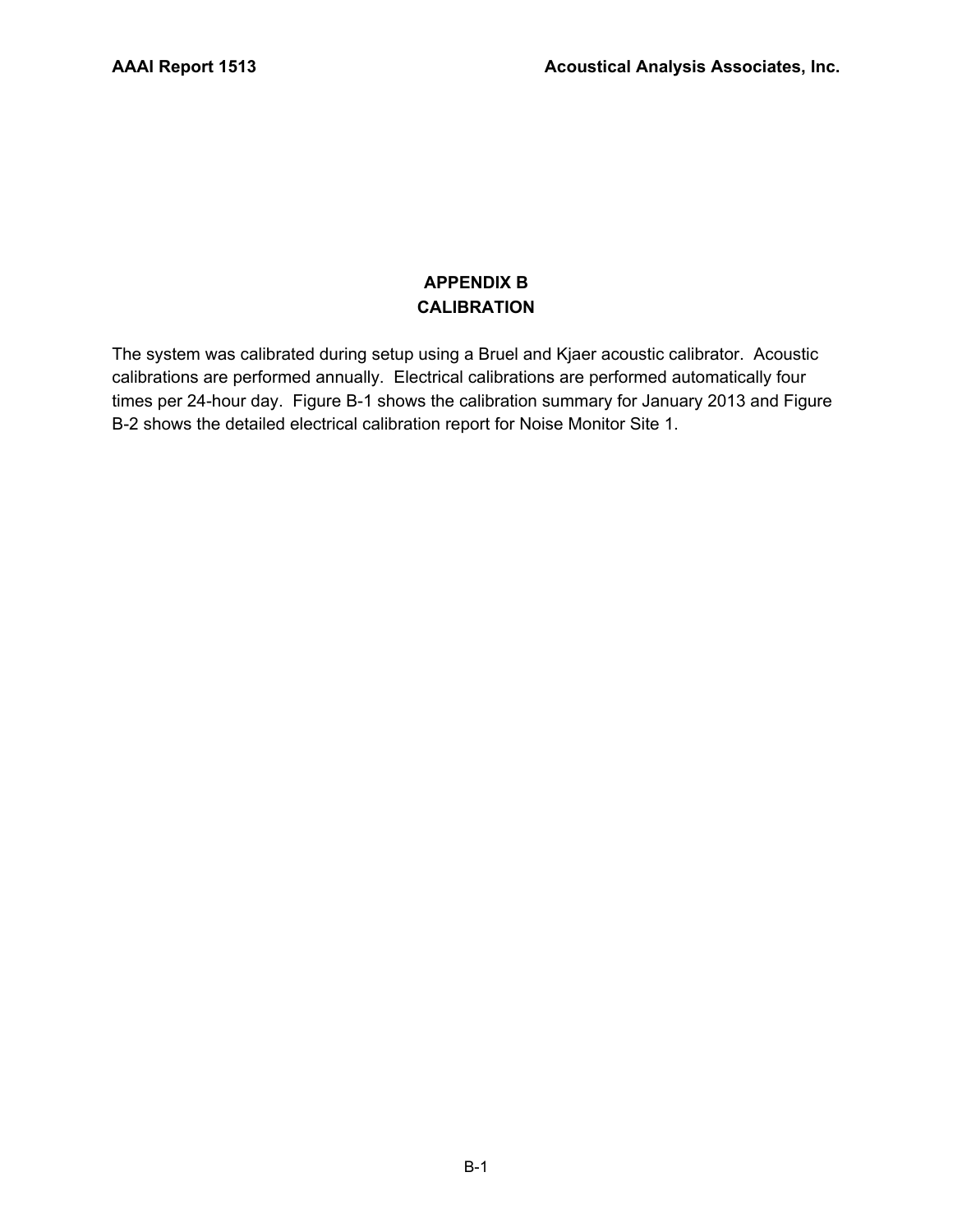# SERIE - PASADENA AIRING

TO JUNE 21

# **Devices Report**

**RMT Calibration Results Bob Hope Airport** Start Date: 04-Jan-2013 End Date: 31-Jan-2013

Monitor Location: 1 - 1, (Fixed)

Seven Day Period Commencing: Friday January 04, 2013

Calibrated with Sound Calibrator : Never

Number of Calibrations: 27

Average adjustment for this RMT over this period: 0.10 dB

| <b>Date Time</b>  | <b>Expected Result</b> | Value Measured | <b>Calibration Error</b> |
|-------------------|------------------------|----------------|--------------------------|
| 04-Jan-2013 0:00  | 87.1                   | 87.2           | 0.1                      |
| 04-Jan-2013 6:00  | 87.1                   | 87.2           | 0.1                      |
| 04-Jan-2013 12:00 | 87.1                   | 87.2           | 0.1                      |
| 04-Jan-2013 18:00 | 87.1                   | 87.2           | 0.1                      |
| 05-Jan-2013 0:00  | 87.1                   | 87.2           | 0.1                      |
| 05-Jan-2013 6:00  | 87.1                   | 87.2           | 0.1                      |
| 05-Jan-2013 12:00 | 87.1                   | 87.2           | 0.1                      |
| 05-Jan-2013 18:00 | 87.1                   | 87.2           | 0.1                      |
| 06-Jan-2013 0:00  | 87.1                   | 87.2           | 0.1                      |
| 06-Jan-2013 6:00  | 87.1                   | 87.2           | 0.1                      |
| 06-Jan-2013 12:00 | 87.1                   | 87.2           | 0.1                      |
| 06-Jan-2013 18:00 | 87.1                   | 87.2           | 0.1                      |
| 07-Jan-2013 0:00  | 87.1                   | 87.2           | 0.1                      |
| 07-Jan-2013 6:00  | 87.1                   | 87.2           | 0.1                      |
| 07-Jan-2013 12:00 | 87.1                   | 87.2           | 0.1                      |
| 07-Jan-2013 18:00 | 87.1                   | 87.2           | 0.1                      |
| 08-Jan-2013 0:00  | 87.1                   | 87.2           | 0.1                      |
| 08-Jan-2013 6:00  | 87.1                   | 87.2           | 0.1                      |
| 08-Jan-2013 12:00 | 87.1                   | 87.3           | 0.2                      |
| 08-Jan-2013 18:00 | 87.1                   | 87.2           | 0.1                      |
| 09-Jan-2013 0:00  | 87.1                   | 87.2           | 0.1                      |
| 09-Jan-2013 6:00  | 87.1                   | 87.2           | 0.1                      |
| 09-Jan-2013 12:00 | 87.1                   | 87.2           | 0.1                      |
| 09-Jan-2013 18:00 | 87.1                   | 87.2           | 0.1                      |
| 10-Jan-2013 0:00  | 87.1                   | 87.2           | 0.1                      |
| 10-Jan-2013 6:00  | 87.1                   | 87.2           | 0.1                      |
| 10-Jan-2013 12:00 | 87.1                   | 87.2           | 0.1                      |

15-May-2013

Page 1 of 8